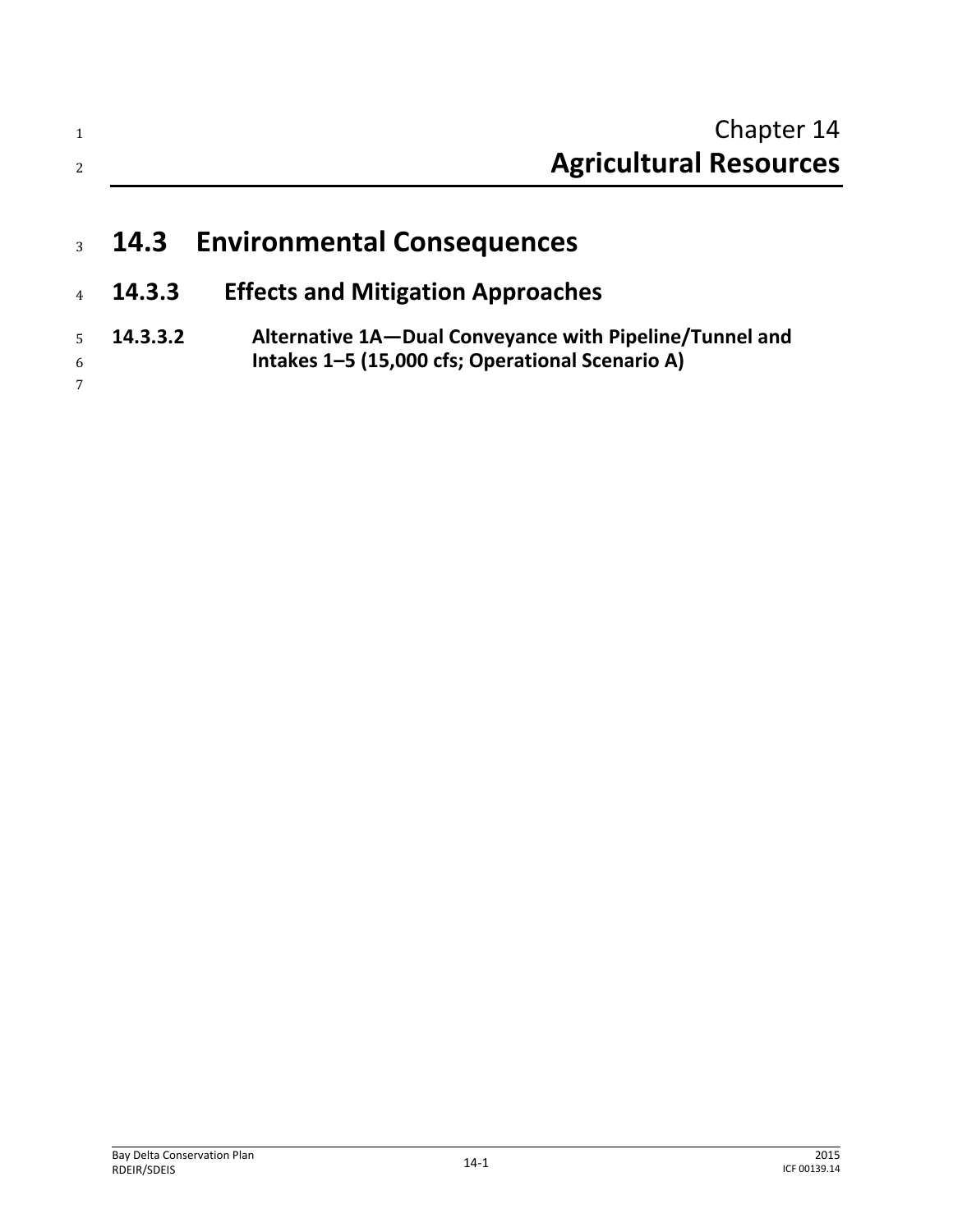#### 1 **Table 14-8. Estimated Conversion of Important Farmland as a Result of Construction of Water Conveyance Facilities, by Alternative (Acres)**  2 **Alternative(s)**

|                                                                                                                           | Permanent Surface Impacts          |                                        |                             |                    | Temporary and Short-term Surface Impacts |                                    |                                        |                   |                    | Percent               |                |                              |
|---------------------------------------------------------------------------------------------------------------------------|------------------------------------|----------------------------------------|-----------------------------|--------------------|------------------------------------------|------------------------------------|----------------------------------------|-------------------|--------------------|-----------------------|----------------|------------------------------|
|                                                                                                                           | Farmland<br>of Local<br>Importance | Farmland of<br>Statewide<br>Importance | Prime<br>Farmland           | Unique<br>Farmland | Subtotal                                 | Farmland<br>of Local<br>Importance | Farmland of<br>Statewide<br>Importance | Prime<br>Farmland | Unique<br>Farmland | Subtotal              | Grand<br>Total | of Total<br>in Study<br>Area |
| Alternatives 1A<br>and 6A                                                                                                 | 173                                | 330                                    | 3,427                       | 1,054              | 4,984                                    | 143                                | 13                                     | 1,126             | 48                 | 1,329                 | 6,313          | 1.23%                        |
| Alternatives 1B<br>and 6B                                                                                                 | 513                                | 530                                    | 15,800                      | 2,031              | 18,875                                   | 99                                 | 61                                     | 1,769             | 214                | 2,144                 | 21,019         | 4.10%                        |
| Alternatives 1C<br>and 6C                                                                                                 | 690                                | 291                                    | 11,124                      | 909                | 13,014                                   | 466                                | 165                                    | 2,380             | 160                | 3,170                 | 16,184         | 3.16%                        |
| Alternative 2A <sup>a</sup>                                                                                               | 133                                | 330                                    | 3,473                       | 1,056              | 4,992                                    | 131                                | 13                                     | 1,634             | 48                 | 1,826                 | 6,818          | 1.33%                        |
| Alternative 2B <sup>a</sup>                                                                                               | 473                                | 530                                    | 15,833                      | 2,032              | 18,868                                   | 89                                 | 61                                     | 2,282             | 236                | 2,669                 | 21,537         | 4.20%                        |
| Alternative 2C                                                                                                            | 690                                | 291                                    | 11,127                      | 912                | 13,019                                   | 466                                | 165                                    | 2,380             | 160                | 3,170                 | 16,189         | 3.16%                        |
| Alternative 3                                                                                                             | 124                                | 330                                    | 3,331                       | 1,053              | 4,838                                    | 59                                 | 11                                     | 863               | 20                 | 953                   | 5,791          | 1.13%                        |
| Alternative 4                                                                                                             | 197209                             | 158123                                 | 4,2813,28<br>$\overline{3}$ | 339294             | 4,9753,<br><u>909</u>                    | 237132                             | 70123                                  | 9551,074          | 53166              | 1,3151,4<br><u>95</u> | 6,2905,<br>404 | 1.231.0<br>6%                |
| Alternative 5                                                                                                             | 124                                | 330                                    | 3,267                       | 1,049              | 4,770                                    | 59                                 | 11                                     | 747               | 17                 | 833                   | 5,603          | 1.09%                        |
| Alternatives 7<br>and 8                                                                                                   | 111                                | 330                                    | 3,388                       | 1,054              | 4,883                                    | 64                                 | 13                                     | 979               | 48                 | 1,105                 | 5,987          | 1.17%                        |
| Alternative 9                                                                                                             | 41                                 | 307                                    | 2,104                       | $\overline{7}$     | 2,459                                    | 97                                 | 71                                     | 388               | 3                  | 559                   | 3,018          | 0.59%                        |
| <sup>a</sup> Assumes Intakes 1–3, 6, and 7; otherwise, effects would be the same as Alternatives 1A and 1B, respectively. |                                    |                                        |                             |                    |                                          |                                    |                                        |                   |                    |                       |                |                              |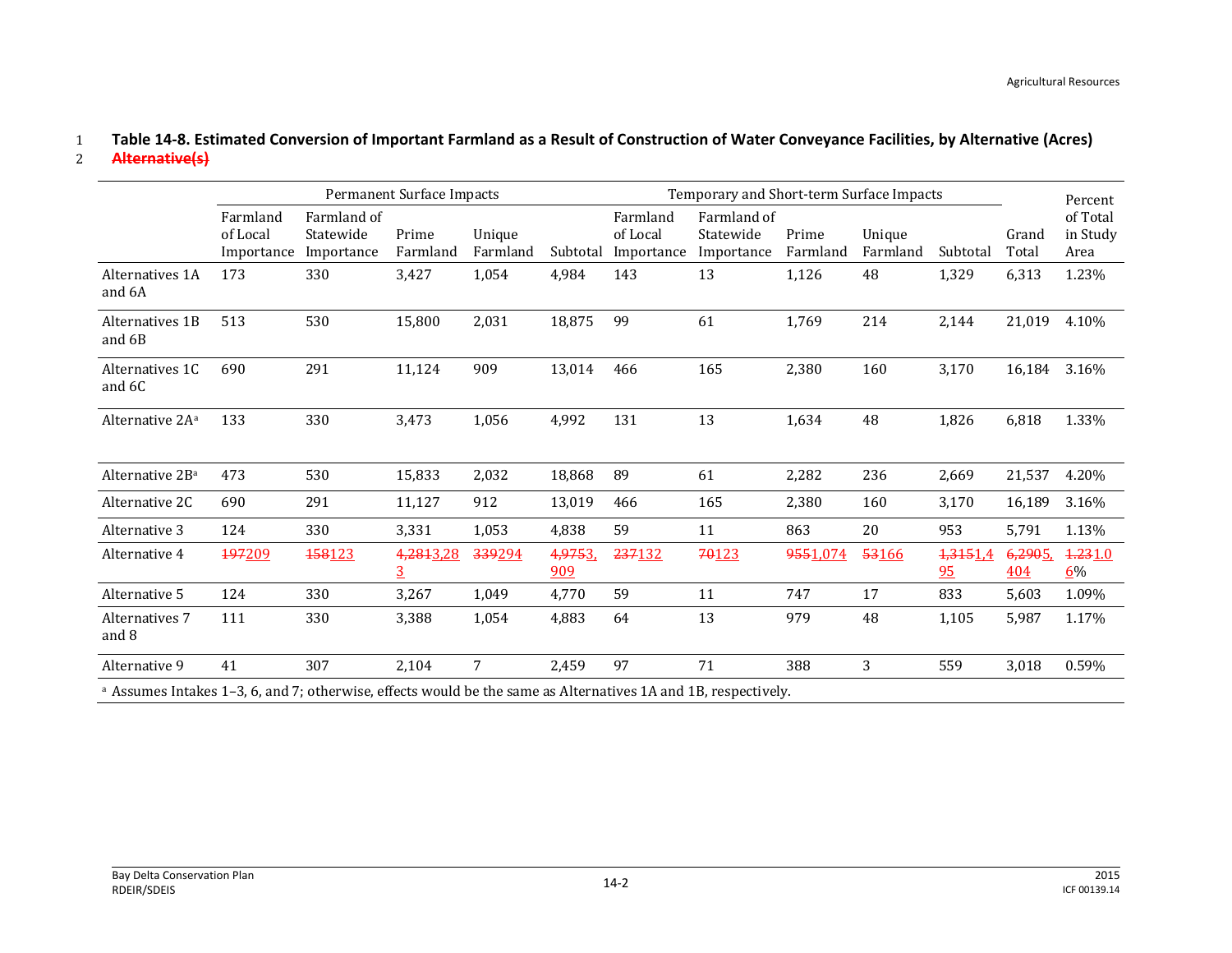#### 1 **Table 14-9. Estimated Conversion of Williamson Act and Farmland Security Zone Farmland as a Result** 2 **of Construction of Water Conveyance Facilities (acres)** Permanent Surface Impacts Temporary and Short-term Surface Impacts Grand Percent of Total in Study Farmland Security Other Williamson Farmland Security Other Williamson

|                                                                                                | Security | Williamson |                      | Security            | Williamson |              | Grand                  | in Study       |
|------------------------------------------------------------------------------------------------|----------|------------|----------------------|---------------------|------------|--------------|------------------------|----------------|
| Alternate(s)                                                                                   | Zone     | Act        | Subtotal             | Zone                | Act        | Subtotal     | Total                  | Area           |
| Alternatives 1A<br>and 6A                                                                      | 643      | 2,215      | 2,857                | 77                  | 710        | 787          | 3,645                  | 0.84%          |
| Alternatives 1B<br>and 6B                                                                      | 3.788    | 10,292     | 14,080               | 233                 | 1,093      | 1,326        | 15,406                 | 3.57%          |
| Alternatives 1C<br>and 6C                                                                      |          | 7,647      | 7,647                |                     | 1,243      | 1,243        | 8,890                  | 2.06%          |
| Alternative 2A <sup>a</sup>                                                                    | 643      | 2,267      | 2,910                | 77                  | 1,195      | 1,272        | 4,182                  | 0.97%          |
| Alternative 2B <sup>a</sup>                                                                    | 3,788    | 10,337     | 14,125               | 233                 | 1,644      | 1,877        | 16,003                 | 3.71%          |
| Alternative 2C                                                                                 |          | 7,646      | 7,646                |                     | 1,243      | 1,243        | 8,890                  | 2.06%          |
| Alternative 3                                                                                  | 643      | 2,170      | 2,813                | 77                  | 645        | 722          | 3,536                  | 0.82%          |
| Alternative 4                                                                                  | 1943     | 3,0611,992 | 3,0802<br><u>035</u> | <del>115</del> -120 | 722-1,012  | 837<br>1,132 | 3,9173,<br><u> 167</u> | 0.9473<br>$\%$ |
| Alternative 5                                                                                  | 643      | 2,110      | 2,753                | 77                  | 554        | 632          | 3,385                  | 0.78%          |
| Alternatives 7<br>and 8                                                                        | 643      | 2,204      | 2,847                | 77                  | 667        | 744          | 3,592                  | 0.83%          |
| Alternative 9                                                                                  | 919      | 1,428      | 2,347                | 132                 | 659        | 790          | 3,137                  | 0.73%          |
| Assumes Intakes 1-3, 6, and 7; otherwise, effects would be similar to 1A and 1B, respectively. |          |            |                      |                     |            |              |                        |                |

3

# <sup>4</sup> **14.3.3.9 Alternative 4—Dual Conveyance with Modified Pipeline/Tunnel** <sup>5</sup> **and Intakes 2, 3, and 5 (9,000 cfs; Operational Scenario H)**

 Alternative 4 would result in temporary effects on agricultural land in the study area associated with 7 construction of three intakes and intake pumping plants, and other associated facilities; two forebays; conveyance pipelines; and tunnels. Nearby areas would be altered as work or staging areas, geotechnical investigation sites, concrete batch plants, fuel stations, or be used for spoils storage areas. Transmission lines, access roads, and other incidental facilities would also be needed for operation of the project and construction of these structures would have temporary or short-term effects on agricultural lands.

 Implementation of Alternative 4 would also result in permanent conversion of agricultural lands to 14 nonagricultural uses associated with the three intakes and intake pumping plants and other associated facilities; two forebays; and tunnel shafts. Other project features that would result in conversion of agricultural lands include soil borrow, spoil, dredged material, and RTM storage areas; 17 new or relocated power transmission structures; and access-new, rerouted, or improved roadways **for public access or for access to project facilities. Temporary and permanent features associated** 

Bay Delta Conservation Plan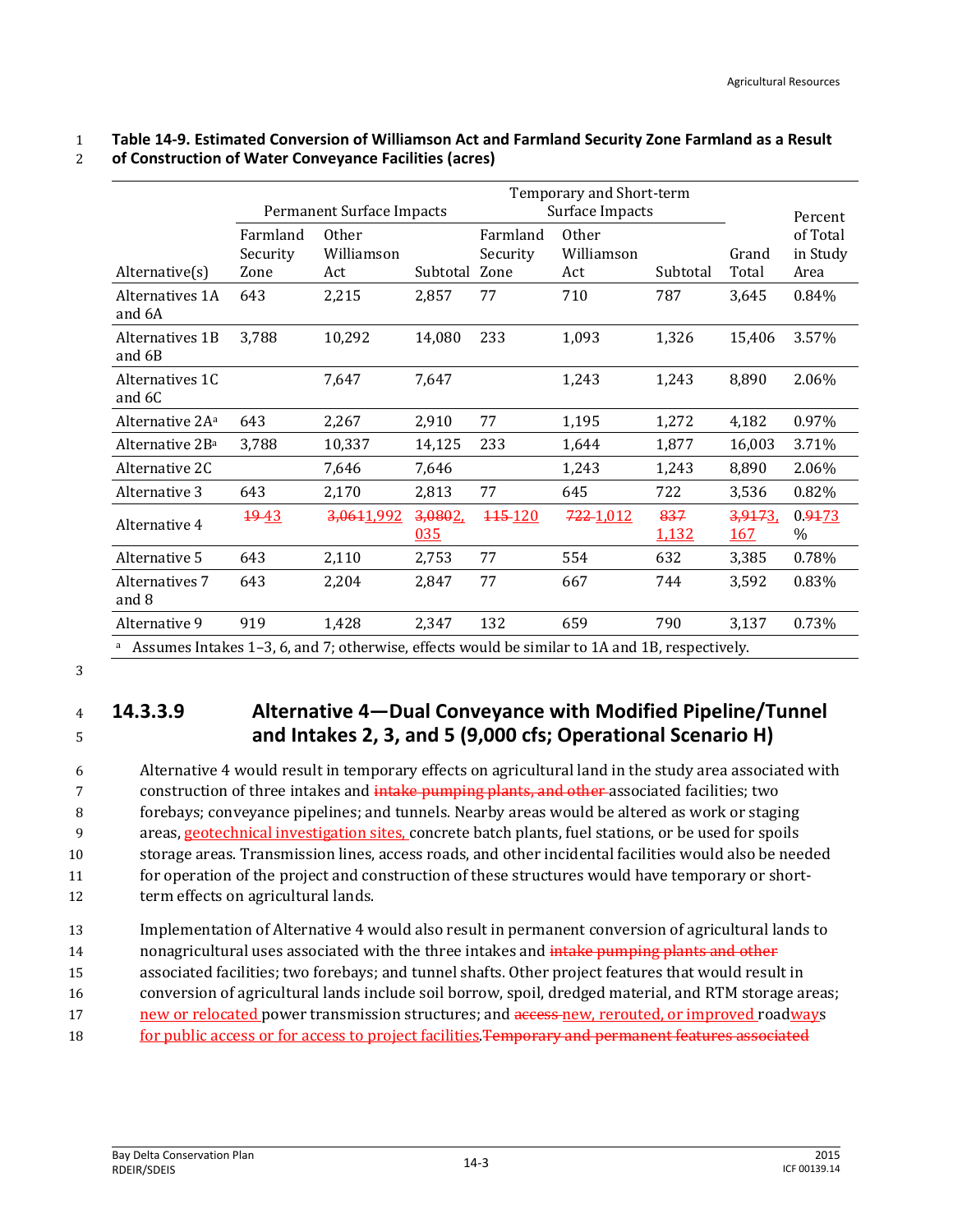**Impact AG-1: Temporary Conversion, Short-Term Conversion, and Permanent Conversion of** 

 **Important Farmland or of Land Subject to Williamson Act Contracts or in Farmland Security Zones as a Result of Constructing the Proposed Water Conveyance Facility**

#### *Temporary and short-term conversion of Important Farmland as a result of constructing the proposed water conveyance facility*

- Temporary and short-term construction of water conveyance facilities associated with Alternative 4
- would convert existing agricultural land to construction-related uses, directly precluding
- agricultural use for the duration of construction. This alternative would result in the temporary or
- 9 short-term conversion of approximately  $\frac{1}{2}$ ,  $\frac{315}{1}$ , 495 acres of Important Farmland to other uses,
- 10 including 955-1,074 acres of Prime Farmland, 70-123 acres of Farmland of Statewide Importance, 53
- 11 166 acres of Unique Farmland, and  $\frac{237 132}{2}$  acres of Farmland of Local Importance.
- 12 Of these acres of Important Farmland, intake work areas, adjacent to the proposed intakes and
- **pumping plants**, would require the short-term conversion of approximately 410 150 acres near the
- east bank of the Sacramento River between Freeport and Courtland. Other temporary work areas,
- 15 including those necessary for geotechnical investigations and for the construction of tunnels and
- transmission lines, would be located throughout the conveyance alignment. Mapbook Figure M14-7
- shows all of the construction features (including temporary work areas) associated with this
- proposed water conveyance facility alignment along with Important Farmland. Table 14-8 displays a summary of temporary and short-term acreage and permanent acreage of Important Farmland that
- could be converted to non-agricultural uses under implementation of each alternative.

# *Permanent conversion of Important Farmland as a result of constructing the proposed water conveyance facility*

- Physical structures associated with construction of water conveyance facilities and borrow, spoils, and RTM areas would occupy agricultural lands designated as Important Farmland, directly precluding future agricultural use. The facilities associated with this alternative could convert approximately 4,9753,909 acres of Important Farmland to project uses, including 4,2813,283 acres 27 of Prime Farmland, 158-123 acres of Farmland of Statewide Importance, 339-294 acres of Unique 28 Farmland, and  $\frac{197-209}{200}$  acres of Farmland of Local Importance.
- Of these acres of Important Farmland, the forebays constructed under this alternative would, 30 together, convert more than  $\frac{860-770}{20}$  acres to nonagricultural uses. The intermediate forebay would be located north of Twin Cities Road, between the Sacramento River and Interstate 5. The Clifton Court Forebay would be expanded to the south of the existing water surface area. RTM areas would 33 require nearly 3,160approximately 2,270 acres and would be located adjacent to tunnel shafts including sites just north of Intake 2, several parcels west of Interstate 5 near the intermediate forebay, on northern Staten Island, on southern Staten Island, on southwestern southern Bouldin Island, and on Byron Tract west of Clifton Court Forebay. The site west of Clifton Court Forebay would also act as a storage area for dredged material. Activities associated with tunneling are likely to occur across multiple years at RTM storage areas. Additional time would then be required for dewatering, chemical characterization, and material storage. However, through implementation of an environmental commitment to reuse RTM and dredged material or dispose of it at appropriate facilities, as described in Appendix 3B, *Environmental Commitments*, it is anticipated that the material would be removed from these areas and applied, as appropriate, as bulking material for levee maintenance, as fill material for habitat restoration projects, or other beneficial means of reuse identified for the material. Following removal of material, stockpiled topsoil at RTM storage areas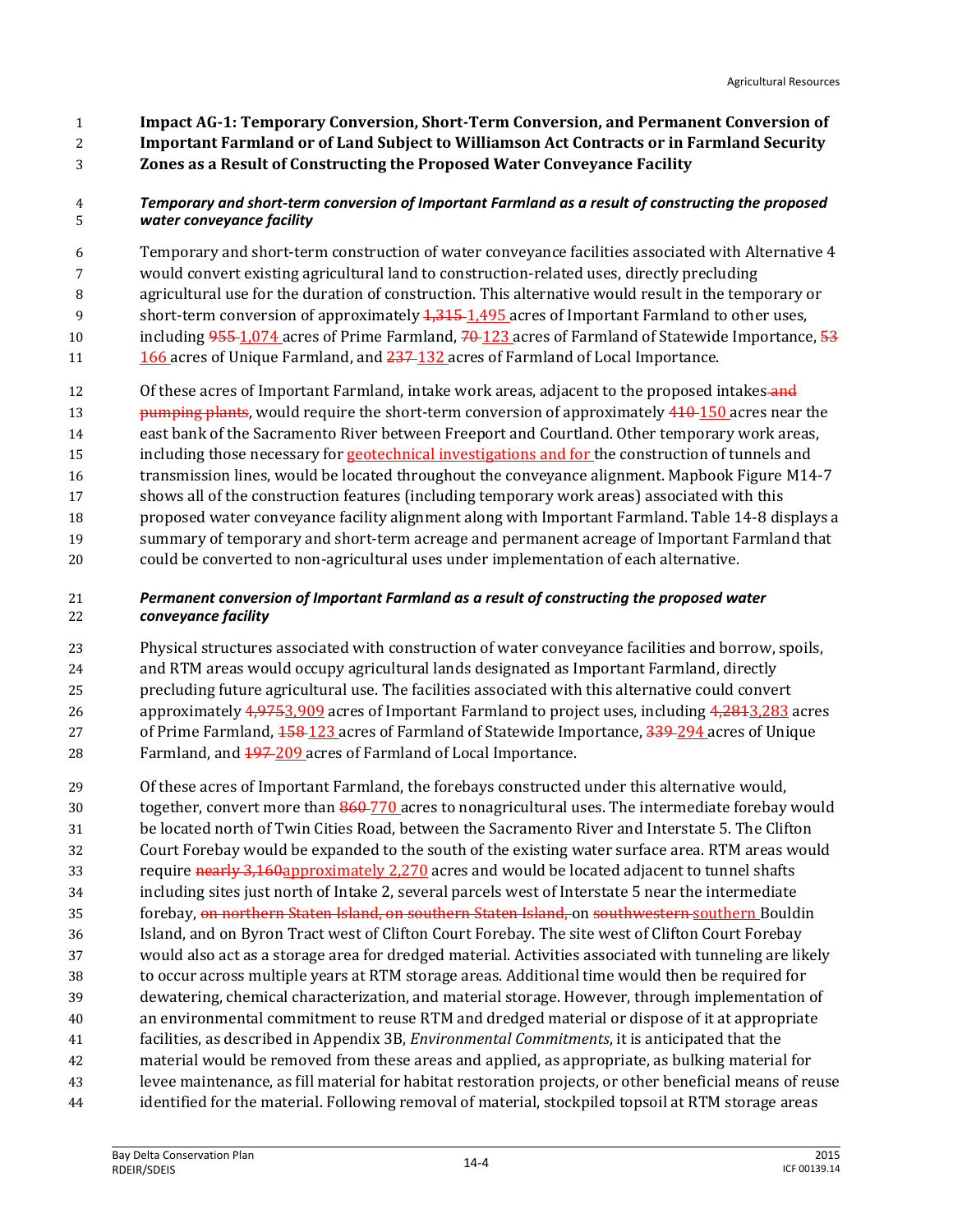- would be reapplied, and disturbed areas will be returned as near as feasible to preconstruction
- conditions by carefully grading to re-establish surface conditions and reconstructing features such
- 3 as irrigation and drainage facilities. Approximately 240-270 acres would be required for the intake
- **pumping plant** sites and about 200 acres would be converted to a borrow or spoil area north of
- Intake 2 and approximately 160 acres would be required for the adjacent detour of State Route 160. Mapbook Figure M14-7 shows all of the construction features (including temporary work areas)
- associated with this proposed water conveyance facility alignment along with Important Farmland.
- Table 14-8 displays a summary of temporary and short-term acreage and permanent acreage of
- Important Farmland that could be converted to non-agricultural uses under implementation of each
- alternative.

#### *Temporary and short-term conversion of land subject to Williamson Act contracts or in Farmland Security Zones as a result of constructing the proposed water conveyance facility*

- Temporary or short-term construction activities related to building the physical components of
- Alternative 4 would directly convert land subject to Williamson Act contracts or in Farmland
- 15 Security Zones. The facilities associated with this alternative could convert approximately 837–1,132
- 16 acres of land subject to Williamson Act contracts, including  $\frac{115}{120}$  acres in Farmland Security
- Zones. For further discussion of potential incompatibilities with land use policies, see Chapter 13,
- *Land Use,* Impact LU-1.
- Of this land subject to Williamson Act contracts or in Farmland Security Zones, intake work areas, 20 adjacent to the proposed intakes and pumping plants, would require the short-term conversion of 21 approximately  $\frac{150 - 80}{20}$  acres near the east bank of the Sacramento River between Freeport and Courtland. Canal work areas would require short-term conversion of approximately 40 acres near Byron Highway, southwest of Clifton Court Forebay. Barge unloading facilities would require short-24 term conversion of approximately 20-10 acres and would be located on eastern Byron Tractnorth of 25 Clifton Court Forebay on Halian SloughOld River, northwestern Victoria Island on Old River, northern Bacon Island on Connection Slough, northeast Mandeville Island on San Joaquin River 27 (near the confluence with Middle River), southern Venice Island on San Joaquin River, southwestern 28 Bouldin Island on San Joaquin RiverPotato Slough, and southern Staten IslandGlannvale Tract on 29 South Mokelumne RiverSnodgrass Slough. Other temporary work areas, including those necessary 30 for geotechnical investigations and for the construction of tunnels, conveyance of RTM, and transmission lines, would be located throughout the conveyance alignment. Mapbook Figure M14-8 shows all of the construction features (including temporary work areas) associated with this proposed water conveyance facility alignment along with land subject to Williamson Act contracts or in Farmland Security Zones. Table 14-9 displays a summary of temporary and short-term acreage and permanent acreage of land subject to Williamson Act contracts or in Farmland Security Zones
- that could be converted to non-agricultural uses under implementation of each alternative.

#### *Permanent conversion of land subject to Williamson Act contracts or in Farmland Security Zones as a result of constructing the proposed water conveyance facility*

- Physical components of Alternative 4 would directly and permanently convert land subject to
- Williamson Act contracts or in Farmland Security Zones to non-agricultural uses. The facilities
- 41 associated with this alternative could convert approximately 3,0802,035 acres of land subject to
- Williamson Act contracts, including 19 43 acres in Farmland Security Zones. For further discussion
- of potential incompatibilities with land use policies, see Chapter 13, *Land Use,* Impact LU-1.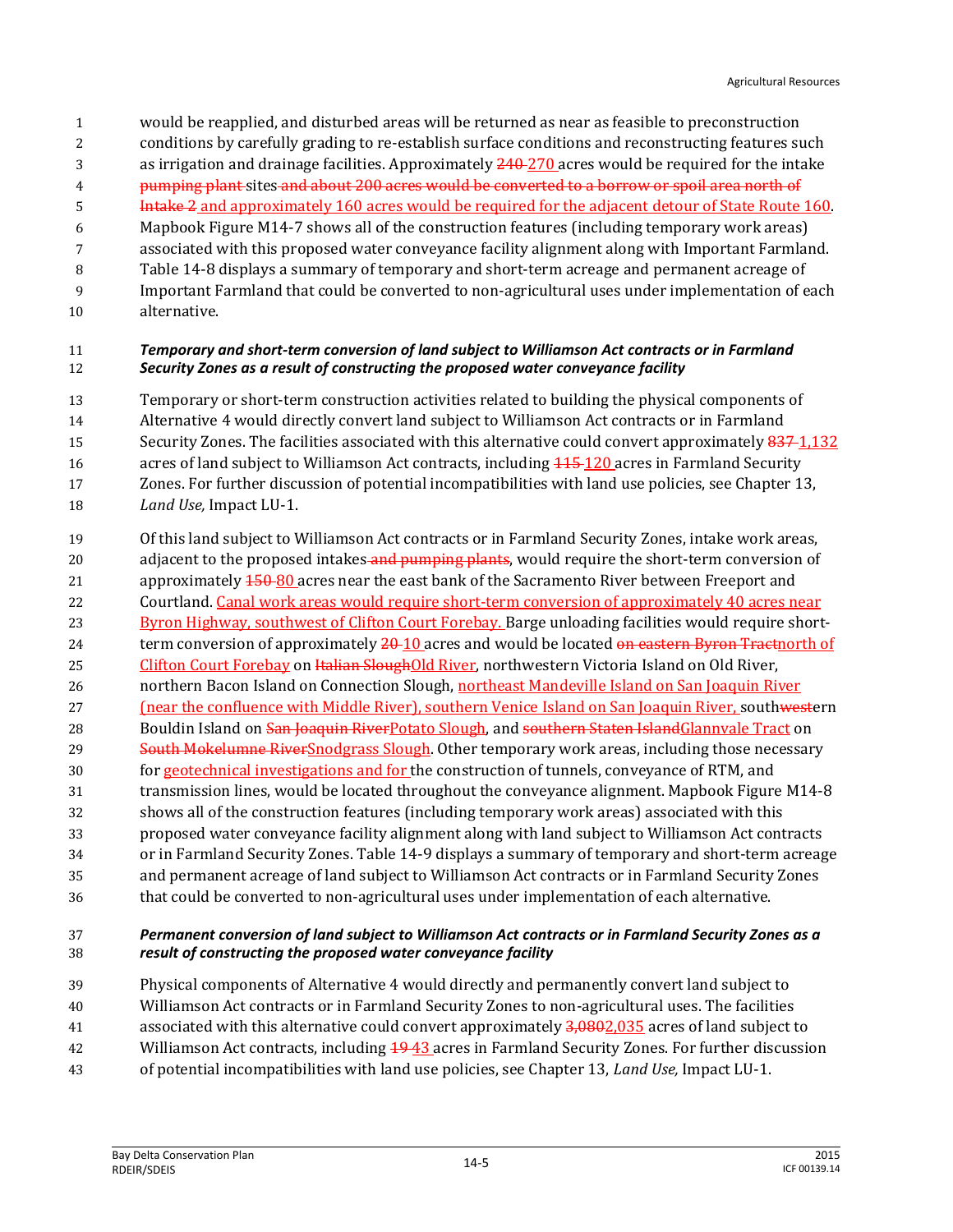Of this land subject to Williamson Act contracts or in Farmland Security Zones, RTM areas would 2 require more than  $2,2001,360$  acres and would be located adjacent to tunnel shafts including sites 3 just north of Intake 2, several parcels west of Interstate 5 near the intermediate forebay,  $\theta$ **12 northern Staten Island, on southern Staten Island, on southwestern Bouldin Island, and on Byron**  Tract west of Clifton Court Forebay. While these are considered permanent surface impacts for the purposes of impact analysis, it is anticipated that the RTM would be removed from these areas and reused, as appropriate, as bulking material for levee maintenance, as fill material for habitat restoration projects, or other beneficial means of reuse identified for the material, as described above and in Appendix 3B, *Environmental Commitments*. Approximately 150 acres would be 10 converted to a borrow or spoil area north of Intake 2. The intermediate forebay and associated spillway area constructed under this alternative would, together, convert approximately 240 acres to nonagricultural uses. The intermediate forebay would be located north of Twin Cities Road, between the Sacramento River and Interstate 5. Mapbook Figure M14-8 shows all of the construction features (including temporary work areas) associated with this proposed water conveyance facility alignment along with land subject to Williamson Act contracts or in Farmland Security Zones. Table 14-9 displays a summary of temporary and short-term acreage and permanent acreage of land subject to Williamson Act contracts or in Farmland Security Zones that could be converted to non-agricultural uses under implementation of each alternative.

 *NEPA Effects:* The temporary and short-term conversion and permanent conversion of Important Farmland and land subject to Williamson Act contracts or in Farmland Security Zones to non- agricultural uses, as discussed above, would constitute an adverse effect on the physical environment. Disposal and reuse of RTM and dredged material (described in Appendix 3B, *Environmental Commitments*), along with Mitigation Measure AG-1, would be available to reduce these effects.

 *CEQA Conclusion***:** Construction of physical structures associated with the water conveyance facility proposed under this alternative would occupy Important Farmland and land subject to Williamson Act contracts or in Farmland Security Zones, directly precluding agricultural use for the duration of construction. Temporary and short-term construction of facilities would convert approximately 29 1,3151,495 acres of Important Farmland and  $\frac{837-1,132}{2}$  acres of land subject to Williamson Act contracts or in Farmland Security Zones to other uses. Physical structures would also permanently 31 convert approximately 4,9753,909 acres of Important Farmland and 3,0802,035 acres of land subject to Williamson Act contracts or in Farmland Security Zones to other uses. As described above and in Appendix 3B, *Environmental Commitments*, it is anticipated that the RTM and dredged material would be removed from RTM storage areas (which represent a substantial portion of the permanent impact areas) and reused, as appropriate, as bulking material for levee maintenance, as fill material for habitat restoration projects, or other beneficial means of reuse identified for the material. Because these activities would convert a substantial amount of Important Farmland and land subject to Williamson Act contracts or in Farmland Security Zones to non-agricultural uses, however, they are considered significant impacts on the environment. Implementation of Mitigation Measure AG-1 would reduce these impacts by implementing activities such as siting project footprints to encourage continued agricultural production; relocating or replacing agricultural infrastructure in support of continued agricultural activities; engaging counties, owners/operators, and other stakeholders in developing optional agricultural stewardship approaches; and/or preserving agricultural land through off-site easements or other agricultural land conservation interests. However, these impacts remain significant and unavoidable after implementation of this measure because (i) even after effects from the footprints of project facilities are minimized through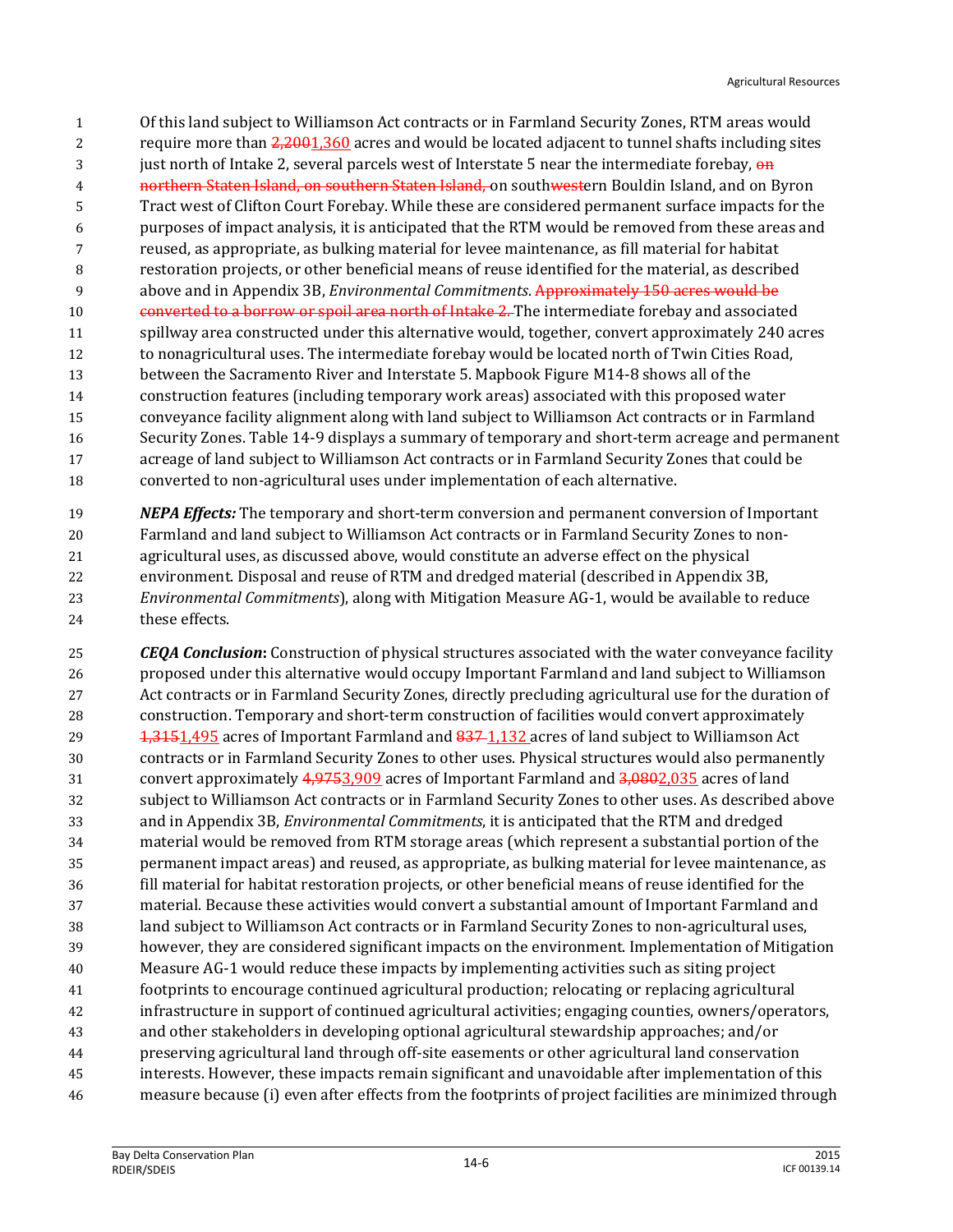- design, they would continue to require the conversion of substantial amounts of Important
- Farmland and land subject to Williamson Act contracts or in Farmland Security Zones, (ii)
- conservation or preservation by means of acquiring agricultural land conservation interests, even at
- one-to-one ratio, may not avoid a net loss of Important Farmland and land subject to Williamson Act
- contracts or in Farmland Security Zones and (iii) the proposed optional agricultural stewardship
- approach does not focus principally on physical effects, but rather, focuses on supporting the Delta as an evolving place by encouraging existing owners and operators to continue working on the land
- while maintaining the long-term viability of regional agricultural economies and the economic
- health of local governments and special districts in the Delta. For further discussion of potential
- incompatibilities with land use designations, see Chapter 13, *Land Use,* Impact LU-1.

# **Mitigation Measure AG-1: Develop an Agricultural Lands Stewardship Plan (ALSP) to Maintain Agricultural Productivity and Mitigate for Loss of Important Farmland and Land Subject to Williamson Act Contracts or in Farmland Security Zones**

 The BDCP proponents shall develop ALSPs (i) prior to the commencement of any construction 15 activities or other physical activities associated with Conservation Measure CM1 that would involve adverse effects (under NEPA) or significant effects (under CEQA) on Important Farmland or land subject to Williamson Act contracts or in Farmland Security Zones, and (ii) as part of the site-specific environmental review for all other conservation measures or other site- specific project activities that could involve adverse effects (under NEPA) or significant effects (under CEQA) on Important Farmland or land subject to Williamson Act contracts or in Farmland Security Zones. For each conservation measure or site-specific project activity other 22 than Conservation Measure CM1 that would cause such effects, a draft ALSP shall be included with any publicly circulated environmental document for the proposed conservation measure or project activity in order to obtain public input. The Plans shall contain the three elements identified below for this measure. If a programmatic ALSP is developed for the BDCP, parts of the BDCP, the Delta or parts of the Delta, BDCP proponents may rely on these plans to the extent that they include all the elements in this measure.

# **Mitigation Measure AG-1a: Promote Agricultural Productivity of Important Farmland**

- The BDCP proponents shall ensure that the following measures are implemented to reduce adverse effects and/or significant effects as described above if the measures are applicable and feasible. Not all measures listed below may be feasible or applicable to each conservation measure or to individual parts of each conservation measure. Rather, these measures serve as an overlying mitigation framework to be used for mitigation of impacts caused by the implementation of specific conservation measures. The applicability of measures listed below would vary based on the location, timing, nature, and feasibility of each measure.
- Early Planning
- Describe the current land use in the project area and identify acreage of all land devoted to agricultural use, including farmland of local importance, grazing land, and confined animal agriculture.
- Describe the extent to which the project can be part of or complement existing or planned land uses for the Delta. For BDCP, this means consulting with county governments, the Delta Protection Commission, the Delta Conservancy and other individuals and organizations that are considering plans or activities designed for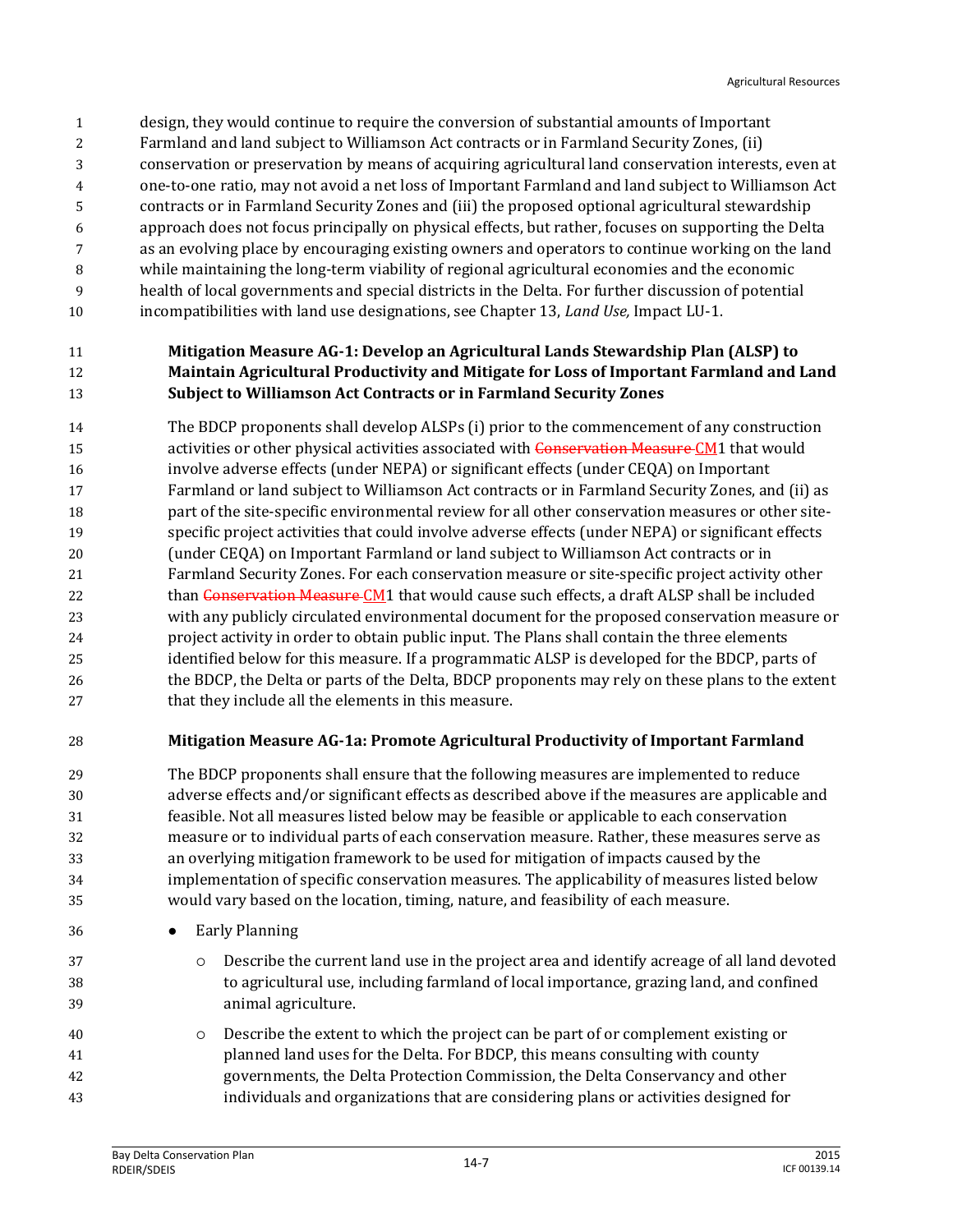| $\mathbf{1}$<br>$\boldsymbol{2}$<br>3<br>4<br>5               |         | agricultural use; flood management; mitigation and enhancement relating to aquatic and<br>terrestrial habitat; recreation; and tourism. This consultation is particularly important<br>when there are multiple uses being considered for one specific area of land, but it is also<br>important to look at how the project affects or fits into other plans for the region or sub-<br>regions where the project is located.                                                                                                                                                                                                                                                                                                                                                                                                                                                    |
|---------------------------------------------------------------|---------|--------------------------------------------------------------------------------------------------------------------------------------------------------------------------------------------------------------------------------------------------------------------------------------------------------------------------------------------------------------------------------------------------------------------------------------------------------------------------------------------------------------------------------------------------------------------------------------------------------------------------------------------------------------------------------------------------------------------------------------------------------------------------------------------------------------------------------------------------------------------------------|
| 6<br>7<br>$\, 8$<br>9<br>$10\,$<br>11<br>12<br>13<br>14<br>15 | $\circ$ | Project proponents should consult with farmers, local agencies and other State and<br>federal agencies, including the California Natural Resources Agency, the California<br>Department of Water Resources, the Central Valley Flood Protection Board, the<br>California Department of Conservation, the California Department of Food and<br>Agriculture, the California Department of Fish and Wildlife, the Delta Stewardship<br>Council, the California Delta Protection Commission, the Delta Conservancy, the United<br>States Fish and Wildlife Service, the National Marine Fisheries Service, and the U.S.<br>Department of Agriculture, including the Natural Resources Conservation Service, to<br>identify design features of the project, if any, that will benefit flood management,<br>agricultural <b>production</b> and natural resource <b>protections</b> . |
| 16<br>17<br>18<br>19<br>$20\,$<br>21<br>22                    | $\circ$ | Consider whether the proposed land use is consistent with State, regional and local<br>plans. For the BDCP, this could include local General Plans, the Delta Protection<br>Commission's Land Use and Resource Management Plan and Economic Strategy, the<br>Delta Stewardship Council's Delta Plan, the California Water Plan Agriculture Strategy,<br>the Delta Conservancy Strategy, the California Department of Food and Agriculture's Ag<br>Vision; the California Natural Resources Agency's California Climate Adaptation Plan,<br>and the California Fish and Wildlife Strategic Vision;                                                                                                                                                                                                                                                                              |
| 23<br>24<br>25<br>26<br>27<br>28                              | $\circ$ | Consider whether agriculture and/or habitat management activities undertaken<br>pursuant to the proposed land use are consistent with State and local policies relating to<br>flood protection and whether they might provide additional protection because, for<br>example, they (i) provide flood management activities that provide additional<br>protection for agricultural activities or (ii) prevent or divert potential higher<br>groundwater levels that would thwart flood control efforts                                                                                                                                                                                                                                                                                                                                                                           |
| 29<br>$\bullet$                                               |         | Site Related Avoidance and Mitigation                                                                                                                                                                                                                                                                                                                                                                                                                                                                                                                                                                                                                                                                                                                                                                                                                                          |
| 30<br>31                                                      | $\circ$ | Site projects and project footprints to minimize the permanent conversion of Important<br>Farmland, to nonagricultural uses.                                                                                                                                                                                                                                                                                                                                                                                                                                                                                                                                                                                                                                                                                                                                                   |
| 32<br>33                                                      | $\circ$ | When identifying and selecting project areas, give priority to public lands and existing<br>conservation lands.                                                                                                                                                                                                                                                                                                                                                                                                                                                                                                                                                                                                                                                                                                                                                                |
| 34<br>35<br>36<br>37<br>38<br>39<br>$40\,$<br>41<br>42        | $\circ$ | Where choices are possible among or between particular parcels or lands that are<br>available for a project, project proponents should look at the characteristics of the<br>different parcels or lands to determine whether one choice would be better from an<br>agricultural resource perspective. If choices can be made regarding different locations<br>for a project and still achieve the project purposes, it may be possible to avoid areas that<br>may have more value from an agricultural resources perspective such as whether the<br>property is (1) "high quality" farmland. (2) unique or has special values, (3) important<br>to maintaining viability of agriculture in a certain area, (4) important to maintaining<br>habitat lands in agriculture in a certain area.                                                                                     |
| 43<br>$\bf 44$                                                | $\circ$ | Manage project operations to minimize the introduction of invasive species or weeds<br>that may affect agricultural production on adjacent agricultural land.                                                                                                                                                                                                                                                                                                                                                                                                                                                                                                                                                                                                                                                                                                                  |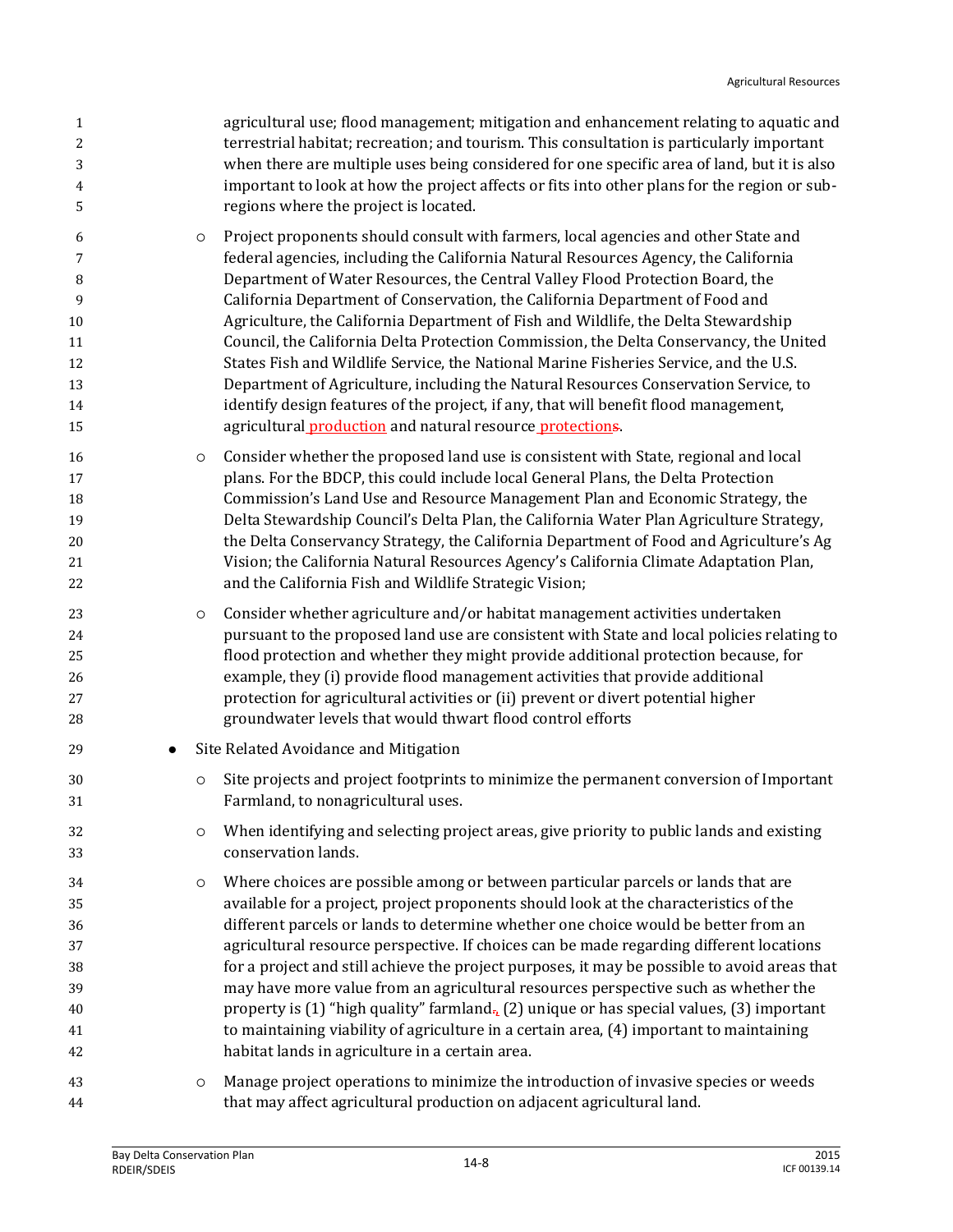| $\mathbf{1}$               | Mitigate on Site                                                                                                                                                                                                                                                                                                                                                                                     |
|----------------------------|------------------------------------------------------------------------------------------------------------------------------------------------------------------------------------------------------------------------------------------------------------------------------------------------------------------------------------------------------------------------------------------------------|
| 2<br>3                     | Design projects so as to optimize contiguous parcels of agricultural land of a size<br>$\circ$<br>sufficient to support their efficient use for continued agricultural production.                                                                                                                                                                                                                   |
| 4<br>5<br>6                | Where the construction or operation of a facility could limit access to ongoing<br>$\circ$<br>agricultural operations, maintain a means of convenient access to these agricultural<br>properties as part of project design, construction, and implementation.                                                                                                                                        |
| 7<br>8<br>9                | At borrow sites to be returned to agricultural production, remove and stockpile, at a<br>$\circ$<br>minimum, the upper 2 feet of topsoil and replace the topsoil after project completion as<br>part of borrow site reclamation.                                                                                                                                                                     |
| 10<br>11<br>12<br>13       | In areas permanently disturbed by project activities, and where topsoil is removed as<br>O<br>part of project construction (e.g., stripping topsoil under a levee foundation) and not<br>reused as part of the project, make the topsoil available to less productive agricultural<br>lands that could benefit from the introduction of good-quality soil.                                           |
| 14<br>15<br>16             | Relocate and/or replace wells, pipelines, power lines, drainage systems, and other<br>$\circ$<br>infrastructure that are needed for ongoing agricultural uses and would be adversely<br>affected by project construction or operation.                                                                                                                                                               |
| 17<br>18<br>19<br>20       | Minimize disturbance of Important Farmland and continuing agricultural operations<br>$\circ$<br>during construction by (1) locating construction laydown and staging areas on sites that<br>are fallow, already developed or disturbed, or are to be discontinued for use as<br>agricultural land and (2) using existing roads to access construction areas.                                         |
| 21<br>22<br>23<br>24       | Consult with landowners and agricultural operators to develop appropriate<br>$\circ$<br>construction practices to minimize construction-related impairment of agricultural<br>productivity. Practices may include coordinating the movement of heavy equipment and<br>implementing traffic control measures.                                                                                         |
| 25<br>26<br>27             | Consult with landowners and agricultural operators with the goal of sustaining existing<br>$\circ$<br>agricultural operations, at the landowners' discretion, until the individual agricultural<br>parcels are needed for project construction.                                                                                                                                                      |
| 28<br>29                   | Consult with landowners and agricultural operators on what role they can take if they wish<br>be involved in project development. Issues to consider include whether:                                                                                                                                                                                                                                |
| 30<br>31<br>32<br>33<br>34 | Owner(s) or operator(s) could carry out project activities on their land. To the extent<br>$\circ$<br>that Important Farmland is part of the project, consideration should be given to<br>providing flexibility to the farmer. To the extent that Important Farmland is part of the<br>project, consideration should also be given to developing working landscapes <sup>1</sup> on<br>project lands |

 The Cal-Fed Working Landscapes Subcommittee of the Bay Delta Public Advisory Committee defined a working landscape as "a place where agriculture and other natural resource-based economic endeavors are conducted with the objective of maintaining the viability and integrity of its commercial and environmental values. On a working landscape, both private production, as well as public regulatory decisions account for the sustainability of families, businesses and communities, while protecting and enhancing the landscape's ecological health. The working landscape is readily adaptable to change according to economic and ecosystem needs. With respect to CALFED, a working landscape is both an objective and a means to achieve it. A working landscape is efficiently managed largely by private agricultural landowners and managers who are supported and encouraged to manage their lands in ways that fulfill CALFED goals, allowing them to pursue ecological health goals while yielding economic returns

 $\overline{a}$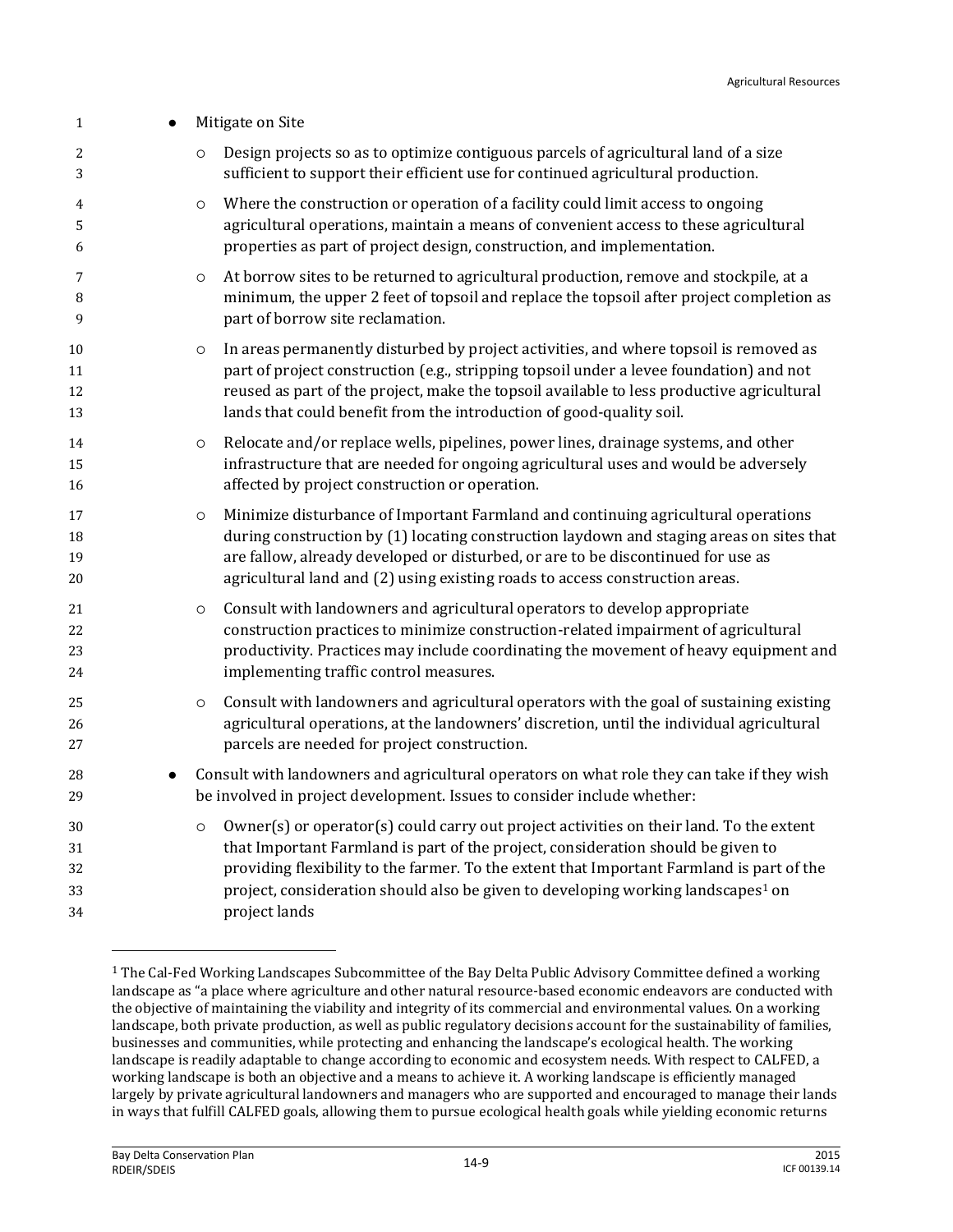| 1<br>2<br>3                | Some or all of the ownership interests on any project land could remain in private hands<br>$\circ$<br>or in the hands of a private conservancy in order to keep the property in<br>nongovernmental ownership and thereby on the County tax base;                                                                                                                                                                                                         |  |
|----------------------------|-----------------------------------------------------------------------------------------------------------------------------------------------------------------------------------------------------------------------------------------------------------------------------------------------------------------------------------------------------------------------------------------------------------------------------------------------------------|--|
| 4<br>5<br>6                | Owner(s) and/or operator(s) of land displaced by project facilities and activities could<br>$\circ$<br>maintain or obtain full or partial ownership of the land on which project activities will<br>be carried out or could be compensated to manage said land;                                                                                                                                                                                           |  |
| 7<br>8<br>9<br>10<br>11    | Existing agricultural operations on lands could be modified, through such things as crop<br>$\circ$<br>change, new integrated pest management strategies, altered water usage, or full or<br>partial conversion to habitat uses, in a manner that renders such operations consistent<br>with the goals and objectives of the project by enhancing environmental outcomes in a<br>manner beneficial to species covered by the project;                     |  |
| 12<br>13<br>14             | Limited agriculture could take place within areas identified for habitat restoration<br>$\circ$<br>under the project without undermining the achievement of the project goals and<br>objectives;                                                                                                                                                                                                                                                          |  |
| 15<br>16<br>17             | Subsidies to allow economically viable rice farming on particular lands could be justified<br>$\circ$<br>due to the environmental benefits of such rice farming such as the stabilization of<br>subsiding areas or the creation of sinks for greenhouse gases and methylmercury;                                                                                                                                                                          |  |
| 18<br>19<br>20<br>21       | Subsidies to assist the owner(s) and/or operator(s) to make a viable living managing<br>$\circ$<br>wetlands or other habitat areas could be justified due to the environmental benefits of<br>wetlands or habitat such as the stabilization of subsiding areas or the safer<br>accumulation and isolation of greenhouse gases and methylmercury;                                                                                                          |  |
| 22                         | Implementation                                                                                                                                                                                                                                                                                                                                                                                                                                            |  |
| 23<br>24                   | The plans should include a framework that encourages adaptive management with<br>$\circ$<br>regard to agricultural land management.                                                                                                                                                                                                                                                                                                                       |  |
| 25<br>26                   | The plans should include reporting and monitoring actions necessary to show that the<br>$\circ$<br>actions agreed to were being carried out.                                                                                                                                                                                                                                                                                                              |  |
| 27<br>28                   | Mitigation Measure AG-1b: Minimize Impacts on Land Subject to Williamson Act Contracts<br>or in Farmland Security Zones                                                                                                                                                                                                                                                                                                                                   |  |
| 29<br>30<br>31             | The BDCP proponents shall ensure that the following measures are implemented as applicable<br>to reduce effects and preserve agricultural uses on lands with designated agricultural preserves<br>and subject to Williamson Act contracts or in Farmland Security Zones:                                                                                                                                                                                  |  |
| 32<br>33<br>34<br>35<br>36 | The BDCP proponents shall comply with applicable provisions of California Government<br>Code Sections 51290-51295 with regard to acquiring lands within agricultural preserves<br>and subject to Williamson Act contracts. Sections 51290(a) and 51290(b) specify that State<br>policy, consistent with the purpose of the Williamson Act to preserve and protect<br>agricultural land, is to avoid locating public improvements and any public utilities |  |
| 37                         | improvements in agricultural preserves, whenever feasible. If it is infeasible to locate such                                                                                                                                                                                                                                                                                                                                                             |  |

on investments, and generating tax revenues that support their local governments" (California Bay-Delta Public Advisory Committee 2002).

 $\overline{a}$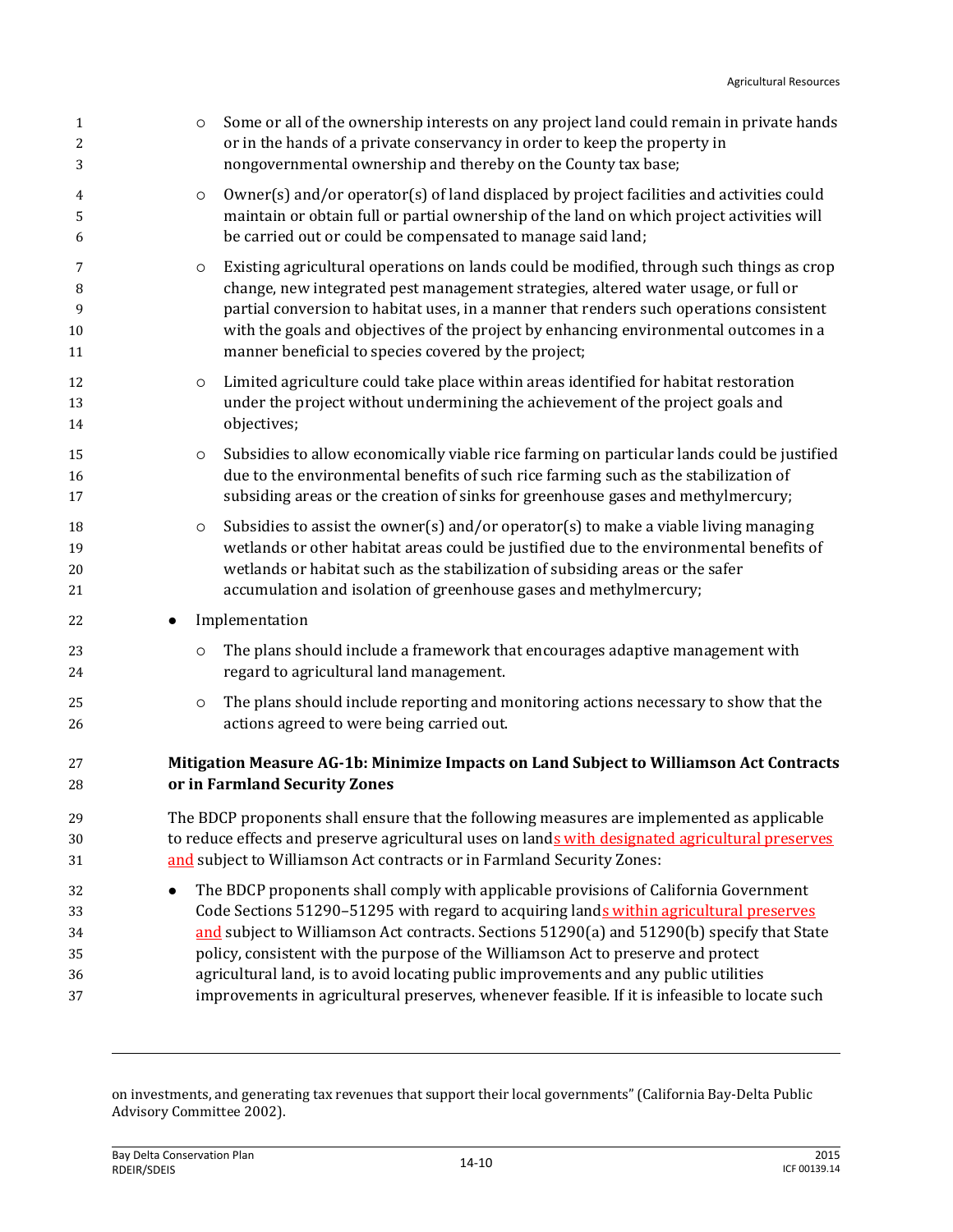| $\mathbf{1}$<br>2                                  | improvements outside of a preserve, they shall be located on land that is not under contract,<br>if feasible.                                                                                                                                                                                                                                                                                                                                                                                                                                                                                                                                                                                                                                                         |  |  |  |  |  |
|----------------------------------------------------|-----------------------------------------------------------------------------------------------------------------------------------------------------------------------------------------------------------------------------------------------------------------------------------------------------------------------------------------------------------------------------------------------------------------------------------------------------------------------------------------------------------------------------------------------------------------------------------------------------------------------------------------------------------------------------------------------------------------------------------------------------------------------|--|--|--|--|--|
| 3<br>4                                             | More specifically, the BDCP proponents shall comply with the following basic requirements<br>stated in the California Government Code:                                                                                                                                                                                                                                                                                                                                                                                                                                                                                                                                                                                                                                |  |  |  |  |  |
| 5<br>6<br>7                                        | Whenever it appears that land within a preserve or under contract may be required for<br>$\circ$<br>a public improvement, the DOC and the city or county responsible for administering the<br>preserve must be notified (Section 51291(b)).                                                                                                                                                                                                                                                                                                                                                                                                                                                                                                                           |  |  |  |  |  |
| 8<br>9<br>10                                       | Within 30 days of being notified, DOC and the city or county must forward comments,<br>$\circ$<br>which will be considered by the proponents of the public improvement (Section<br>$51291(b)$ ).                                                                                                                                                                                                                                                                                                                                                                                                                                                                                                                                                                      |  |  |  |  |  |
| 11<br>12<br>13<br>14<br>15<br>16<br>17<br>18<br>19 | A public improvement generally may not be located within an agricultural preserve<br>$\circ$<br>unless the BDCP proponents make specific findings to the effect that (1) the location is<br>not based primarily on the lower cost of acquiring land in an agricultural preserve and<br>(2) for agricultural land covered under a contract for any public improvement, no other<br>land exists within or outside the preserve where it is reasonably feasible to locate the<br>public improvement (Sections 51921(a) and 51921(b)). Findings do not need be made if<br>the action falls within one of the exemptions in Section 51293. The contract is normally<br>terminated when land is acquired by eminent domain or in lieu of eminent domain<br>(Section 51295). |  |  |  |  |  |
| 20<br>21                                           | DOC must be notified within 10 working days upon completion of the acquisition<br>$\circ$<br>(Section 51291(c)).                                                                                                                                                                                                                                                                                                                                                                                                                                                                                                                                                                                                                                                      |  |  |  |  |  |
| 22<br>23                                           | DOC and the city or county must be notified before completion of any proposed work of<br>$\circ$<br>any significant changes related to the public improvement (Section 51291(d)).                                                                                                                                                                                                                                                                                                                                                                                                                                                                                                                                                                                     |  |  |  |  |  |
| 24<br>25<br>26<br>27<br>28                         | If, after acquisition, the acquiring public agency determines that the property would not<br>$\circ$<br>be used for the proposed public improvement, DOC and the city or county administering<br>the involved preserve must be notified before the land is returned to private ownership.<br>The land will be reenrolled in a new contract or encumbered by an enforceable<br>restriction at least as restrictive as that provided by the Williamson Act (Section 51295).                                                                                                                                                                                                                                                                                             |  |  |  |  |  |
| 29<br>30                                           | Work with the county where Williamson Act land is located to expand Williamson Act<br>$\circ$<br>authorized uses to include open space/habitat lands in Williamson Act Preserves.                                                                                                                                                                                                                                                                                                                                                                                                                                                                                                                                                                                     |  |  |  |  |  |
| 31<br>32                                           | Mitigation Measure AG-1c: Consideration of an Optional Agricultural Land Stewardship<br><b>Approach or Conventional Mitigation Approach</b>                                                                                                                                                                                                                                                                                                                                                                                                                                                                                                                                                                                                                           |  |  |  |  |  |
| 33<br>34<br>35<br>36<br>37                         | Where project proponents have determined that compliance with Mitigation Measures AG-1a<br>and AG-1b is not sufficient to mitigate to a less than significant or adverse level the impacts from<br>the conversion of Important Farmland or of land subject to Williamson Act contracts or in<br>Farmland Security Zones, they shall undertake additional feasible mitigation pursuant to this<br>measure (AG-1c).                                                                                                                                                                                                                                                                                                                                                     |  |  |  |  |  |
| 38<br>39<br>40<br>41                               | Exceptions to this requirement shall apply where the mitigation already being required for the<br>biological resource values for the land at issue (e.g., for its value as habitat for Swainson's hawk)<br>pursuant to the cultivated lands natural community strategy of Conservation Measure CM3<br>already requires the equivalent of 1:1 mitigation (based on the net area of land remaining in                                                                                                                                                                                                                                                                                                                                                                   |  |  |  |  |  |

agriculture) for impacts to Important Farmland or of land subject to Williamson Act contracts or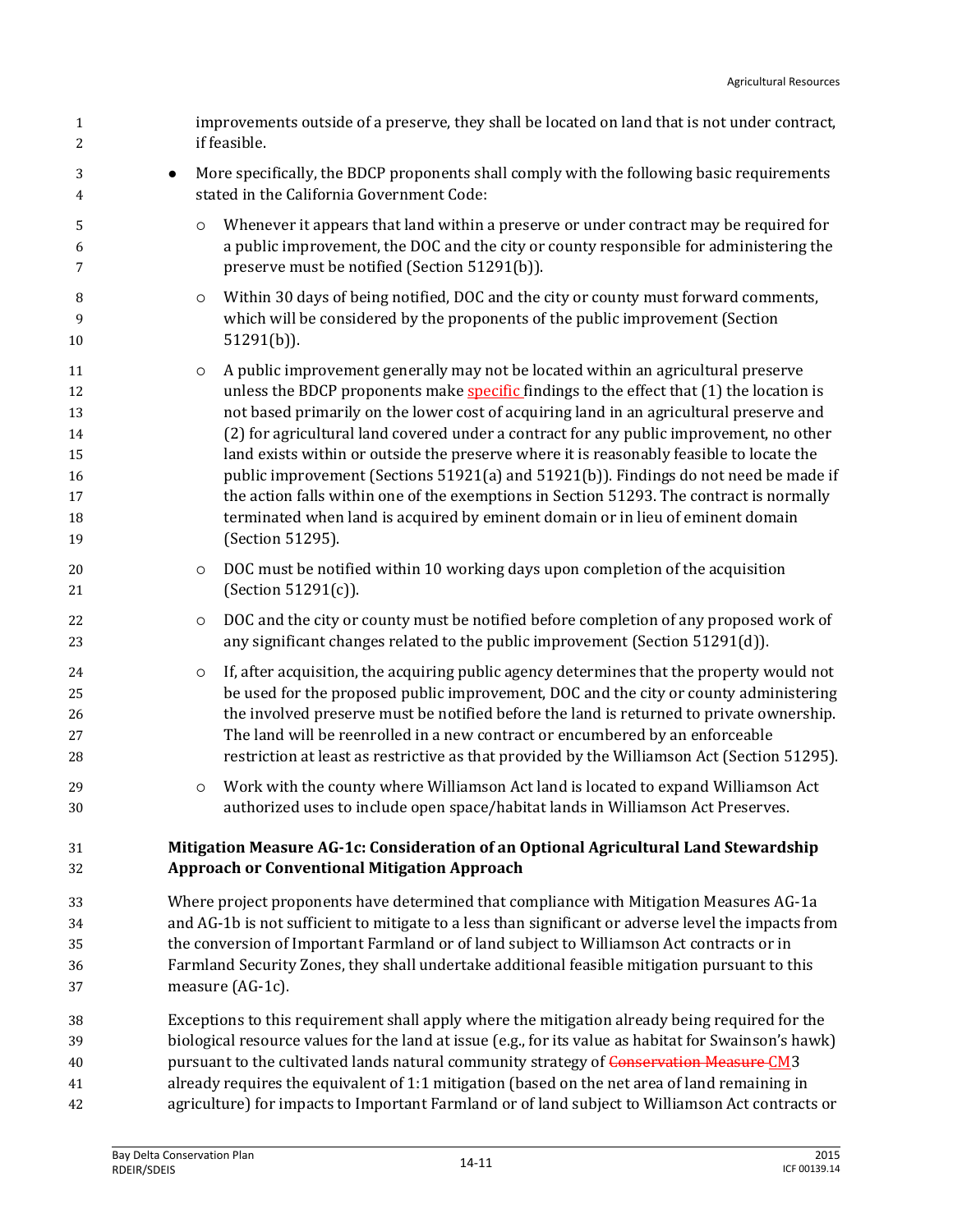in Farmland Security Zones, provided that the easements for biological values also incorporate agricultural preservation.

 The BDCP proponents shall determine the nature and form of any necessary additional mitigation after consultation with, at least, all of the following: (i) the County in which the affected property is located; (ii) the owner(s) and/or operator(s) of said property; (iii) the California Natural Resources Agency; (iv) the California Department of Water Resources; (v) the Central Valley Flood Protection Board; (vi) the California Department of Conservation; (vii) the California Department of Food and Agriculture; (viii) the California Department of Fish and Wildlife; (ix) the Delta Stewardship Council; (x) the California Delta Protection Commission; (xi) the Delta Conservancy; (xii) the United States Fish and Wildlife Service; (xiii) the National Marine Fisheries Service; and (xiv) the U.S. Department of Agriculture, including the Natural Resources Conservation Service. After consulting with these agencies, entities, and/or individuals, the BDCP proponents shall determine whether or not, under the circumstances surrounding the conversion of particular agricultural lands, the best overall approach to the additional required mitigation is the conventional use of agricultural land conservation property interests (see discussion below on Conventional Mitigation Approach). In making this determination, the BDCP proponents shall give considerable weight to the willingness of the County in which the affected property is located and the owner(s) and/or operator(s) of said property to participate in an Optional Agricultural Land Stewardship Approach, which would seek opportunities to protect and enhance agriculture in the Delta as part of the project landscape and focus on maintaining economic activity on agricultural lands instead or in conjunction with the Conventional Mitigation Approach for purposes of CEQA/NEPA mitigation. Where the County and the owner(s) and/or operator(s) have a preference for participating in an Optional Agricultural Land Stewardship Approach, the BDCP proponents shall attempt to develop a feasible Optional Agricultural Land Stewardship alternative mitigation program acceptable not only to the County and the owner(s) and/or operator(s), but also to the California Department of Fish and Wildlife, the United States Fish and Wildlife Service, and the National Marine Fisheries Service. Where the BDCP proponents, despite a good faith effort, cannot succeed in achieving the consensus necessary to carry out a feasible Optional Agricultural Land Stewardship Approach, they shall undertake instead a Conventional Mitigation Approach, where necessary and feasible, based on the use of agricultural conservation property interests or other measures requiring the preservation or, enhancement of other land of similar agricultural quality in areas that are threatened with encroaching urban development.

 Specific strategies that could be used in formulating an Optional Agricultural Land Stewardship Approach are described in Appendix 14B, *Agricultural Stewardship Strategies*. In determining the potential nature and form of an Optional Agricultural Land Stewardship Approach, the BDCP proponents shall, at a minimum, consider the following, as applicable:

- whether there is Important Farmland in the Delta reasonably accessible to the BDCP proponents and/or to the owner(s) and/or operators for use for agriculture and/or habitat management in a manner consistent with the goals and objectives of the BDCP;
- whether there is Important Farmland that might not remain in agriculture if it was not protected by means of an agricultural conservation property interest because of threats of urban development (e.g. in the secondary zone in the Delta) or wind/solar and other non-renewable energy projects, or the productive value of which is so high, it should remain in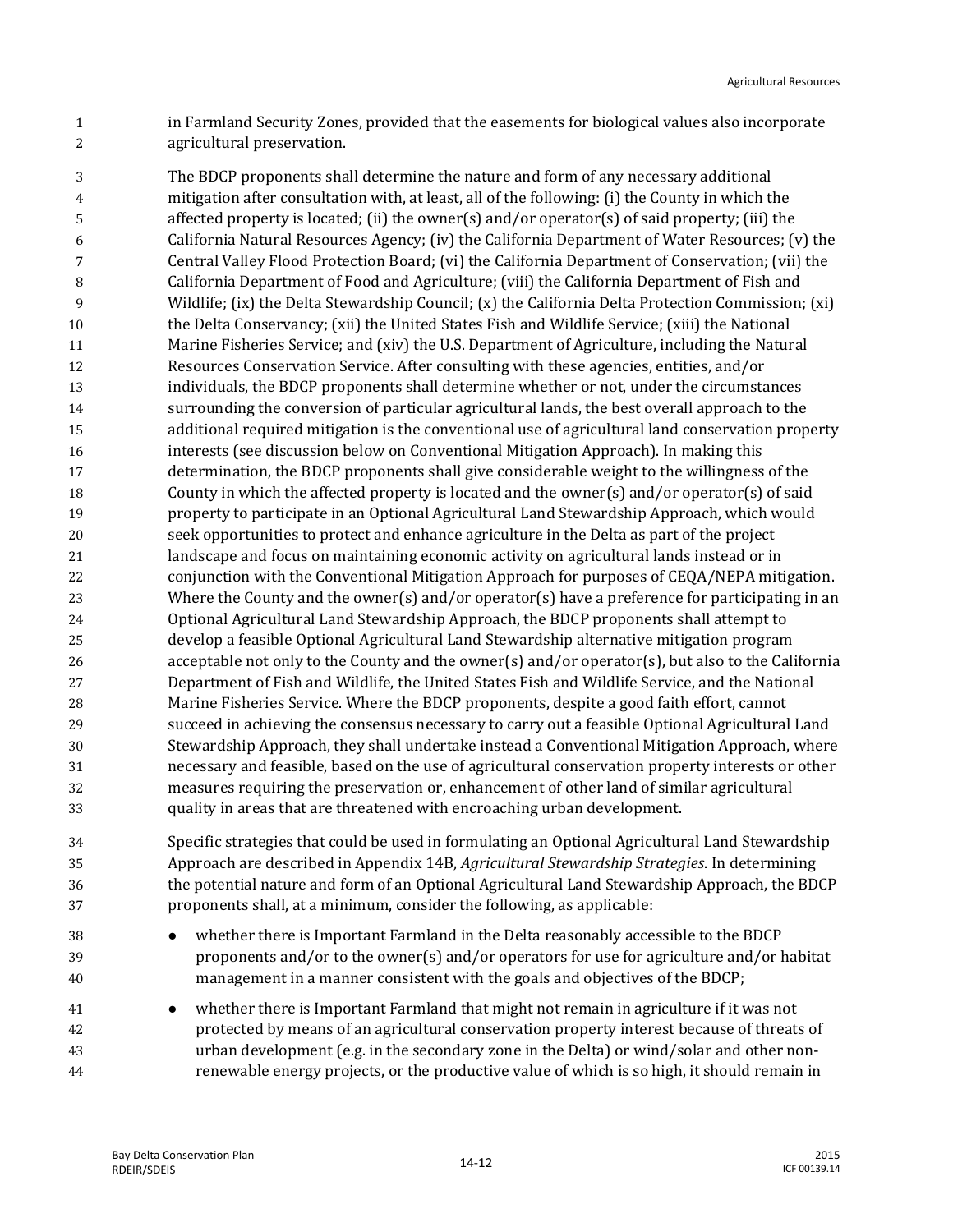| $\mathbf{1}$<br>2 | agriculture instead of being used for restoration or other open-space projects because, for<br>example, it is:                                                                  |
|-------------------|---------------------------------------------------------------------------------------------------------------------------------------------------------------------------------|
| 3                 | unique or has special values<br>$\circ$                                                                                                                                         |
| 4                 | important to maintaining viability of agriculture in the region<br>O                                                                                                            |
|                   |                                                                                                                                                                                 |
| 5                 | critical to prevent a "tipping" point that could lead to elimination of a crop in the region<br>O                                                                               |
| 6                 | important to maintaining habitat lands in agriculture in the region<br>$\circ$                                                                                                  |
| 7                 | whether Agricultural Land Stewardship Strategies <sup>2</sup> benefit agricultural lands by providing                                                                           |
| 8                 | feasible CEQA/NEPA mitigation (or providing funding for such mitigation) for potential                                                                                          |
| 9                 | significant environmental agricultural impacts at both the farm and the regional level. In                                                                                      |
| 10                | determining whether the funds necessary to make an Optional Agricultural Land                                                                                                   |
| 11                | Stewardship Approach feasible are available, the BDCP proponents shall be guided by the                                                                                         |
| 12<br>13          | principle that funds that might otherwise be used for off-site preservation or another form<br>of compensation may be made available instead to assist with making the Optional |
| 14                | Agricultural Land Stewardship Approach work. Such strategies could include:                                                                                                     |
| 15                | Potential strategies to help maintain farming in the Delta<br>$\circ$                                                                                                           |
| 16                | Improve flood protection (Strategy 1)<br>$\bullet$                                                                                                                              |
| 17                | Provide technical and financial assistance to help farmers maintain or improve<br>$\bullet$                                                                                     |
| 18                | agricultural production (Strategy 2)                                                                                                                                            |
| 19                | Provide technical and financial assistance to help farmers comply with regulatory<br>$\bullet$                                                                                  |
| 20                | requirements for water quality (Strategy 3)                                                                                                                                     |
| 21                | Control terrestrial weeds (Strategies 6a, 6b, and 6c)<br>$\bullet$                                                                                                              |
| 22<br>23          | Reduce conflict between agriculture and nearby habitat lands by creating a "good<br>$\bullet$<br>neighbor" policy (Strategy 7)                                                  |
| 24                | Work with other interests to explore the value of reinstating state funding of<br>$\bullet$                                                                                     |
| 25                | Williamson Act subventions (Strategy 8)                                                                                                                                         |
| 26                | Work with counties to expand Williamson Act authorized uses to include open<br>$\bullet$                                                                                        |
| 27                | space/habitat lands in Williamson Act Preserves (Strategy 9)                                                                                                                    |
| 28                | Investigate options for in lieu tax revenue for counties and payments for local<br>$\bullet$                                                                                    |
| 29                | districts (Strategy 10)                                                                                                                                                         |
| 30                | Provide for Agricultural Conservation Easements (Strategy 11)<br>$\bullet$                                                                                                      |
| 31                | Potential strategies that provide incentives for conservation on farmland<br>$\circ$                                                                                            |
| 32                | Partner with others to maintain and enhance environmental quality on farmland                                                                                                   |
| 33                | (Strategy 12)                                                                                                                                                                   |
| 34                | Compensate farmers to manage agricultural land as habitat for wildlife (Strategy 13)                                                                                            |

 $\overline{\phantom{0}}$ 

 Strategies developed so far, and other materials relating to their development and implementation, can be found at https://bdcpdfl.water.ca.gov/home. These are given as examples to consider at this time. It is expected that existing strategies will evolve and change over time and that additional strategies will be developed.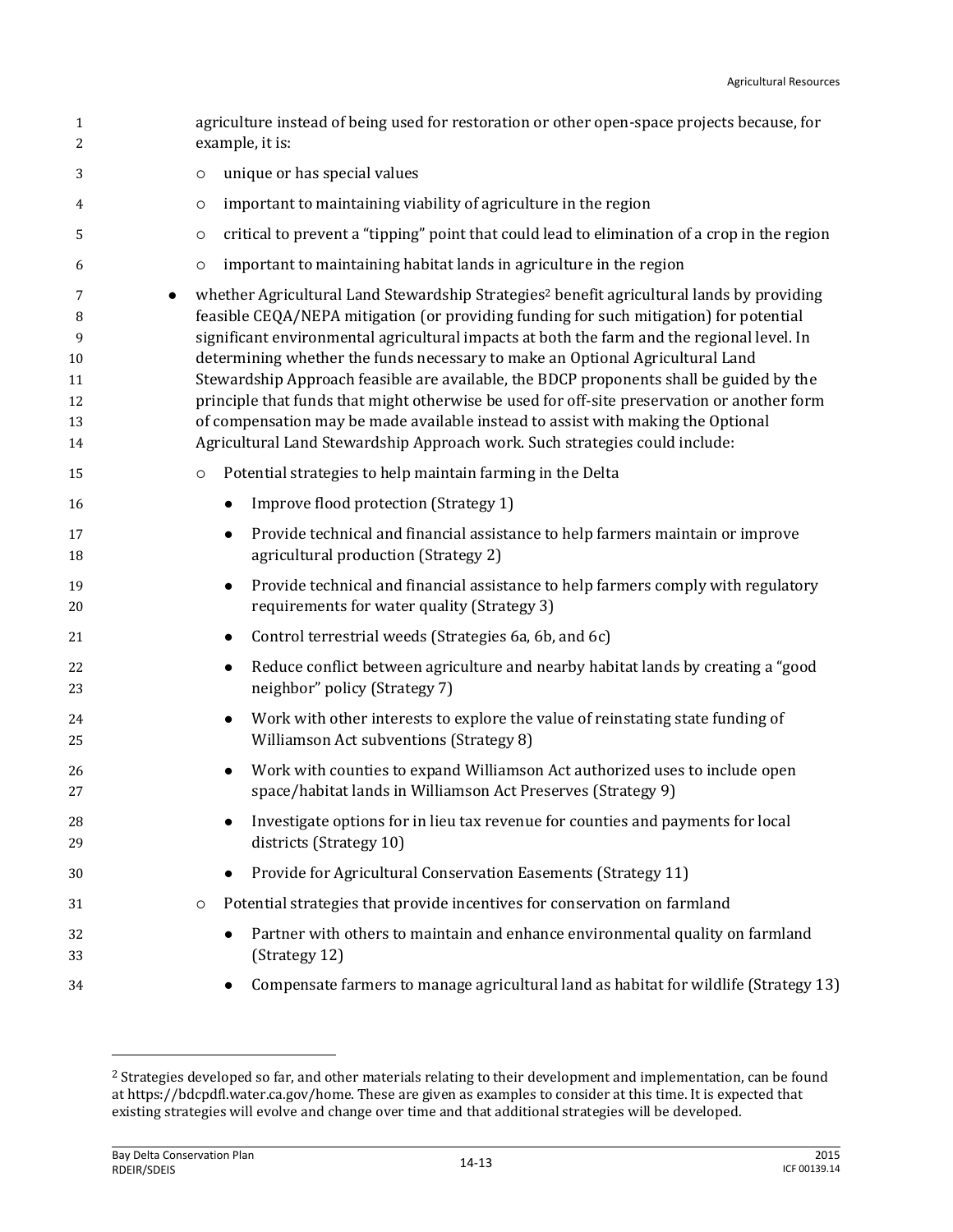| 1<br>2               | Provide incentives for farmers to take part in a market-based conservation program<br>(Strategy 14)                                                                                                                                                                                       |
|----------------------|-------------------------------------------------------------------------------------------------------------------------------------------------------------------------------------------------------------------------------------------------------------------------------------------|
| 3<br>4               | Potential strategies to manage land for purposes other than conventional crop<br>$\circ$<br>production                                                                                                                                                                                    |
| 5<br>6               | Provide technical and financial assistance to stabilize or reverse land subsidence on<br>Delta island (Strategy 15)                                                                                                                                                                       |
| 7<br>8               | Assist landowners to produce and sell greenhouse gas offset credits in the AB 32<br>$\bullet$<br>Cap-and-Trade program (Strategy 16)                                                                                                                                                      |
| 9                    | Compensate farmers to manage habitat lands (Strategy 17)<br>$\bullet$                                                                                                                                                                                                                     |
| 10<br>11             | Designate carbon sequestration and subsidence reversal crops as agricultural<br>production for regulatory and incentive programs (Strategy 18)                                                                                                                                            |
| 12                   | Potential strategies that provide for economic development and other benefits<br>$\circ$                                                                                                                                                                                                  |
| 13<br>14             | Provide technical and financial assistance to develop an economic study of<br>$\bullet$<br>agricultural activity and related infrastructure (Strategy 19)                                                                                                                                 |
| 15<br>16             | Provide technical and financial assistance for to promote economic development<br>(Strategy 20)                                                                                                                                                                                           |
| $17\,$<br>18         | Provide technical and financial assistance to promote transportation infrastructure<br>$\bullet$<br>improvements (Strategy 21)                                                                                                                                                            |
| 19<br>20             | Provide technical assistance to farmers to help in complying with the regulatory<br>$\bullet$<br>framework present in the Delta (Strategy 22)                                                                                                                                             |
| 21<br>22             | Provide technical, risk reduction, promotion, and financial assistance for farmers to<br>$\bullet$<br>manage land to incorporate recreation and tourism (Strategy 23)                                                                                                                     |
| 23<br>24             | Work with others to better align the regulatory system to help farmers who engage<br>in ecological restoration and enhancement projects (Strategy 24)                                                                                                                                     |
| 25                   | Develop Agricultural Land Stewardship Plans (Strategy 25)<br>$\bullet$                                                                                                                                                                                                                    |
| 26<br>27<br>28<br>29 | In addition, the BDCP proponents shall explore the following funding sources to implement<br>strategies that are in addition to those required under CEQA/NEPA in order to maintain<br>agriculture In the Delta. These strategies include those listed above for CEQA/NEPA<br>mitigation. |
| 30<br>31<br>32       | Work with the California Air Resources Board (CARB) to establish a greenhouse gas<br>$\circ$<br>offset market using credits created through the development and restoration of<br>wetlands.                                                                                               |
| 33<br>34             | Seek available funding from CARB's "Cap and Trade" program developed pursuant to the<br>$\circ$<br>Global Warming Act Solutions Act of 2006 (AB 32).                                                                                                                                      |
| 35<br>36             | Work with others to explore the value of reinstating state funding for Williamson Act<br>$\circ$<br>subventions from Cap and Trade Funding or other sources                                                                                                                               |
| 37<br>38<br>39       | Consider recommending to the Governor and Legislature that funds for be included in<br>O<br>any bond measure(s) placed on the statewide ballot (e.g. the Delta Investment Fund<br>authorized by the Delta Reform Act).                                                                    |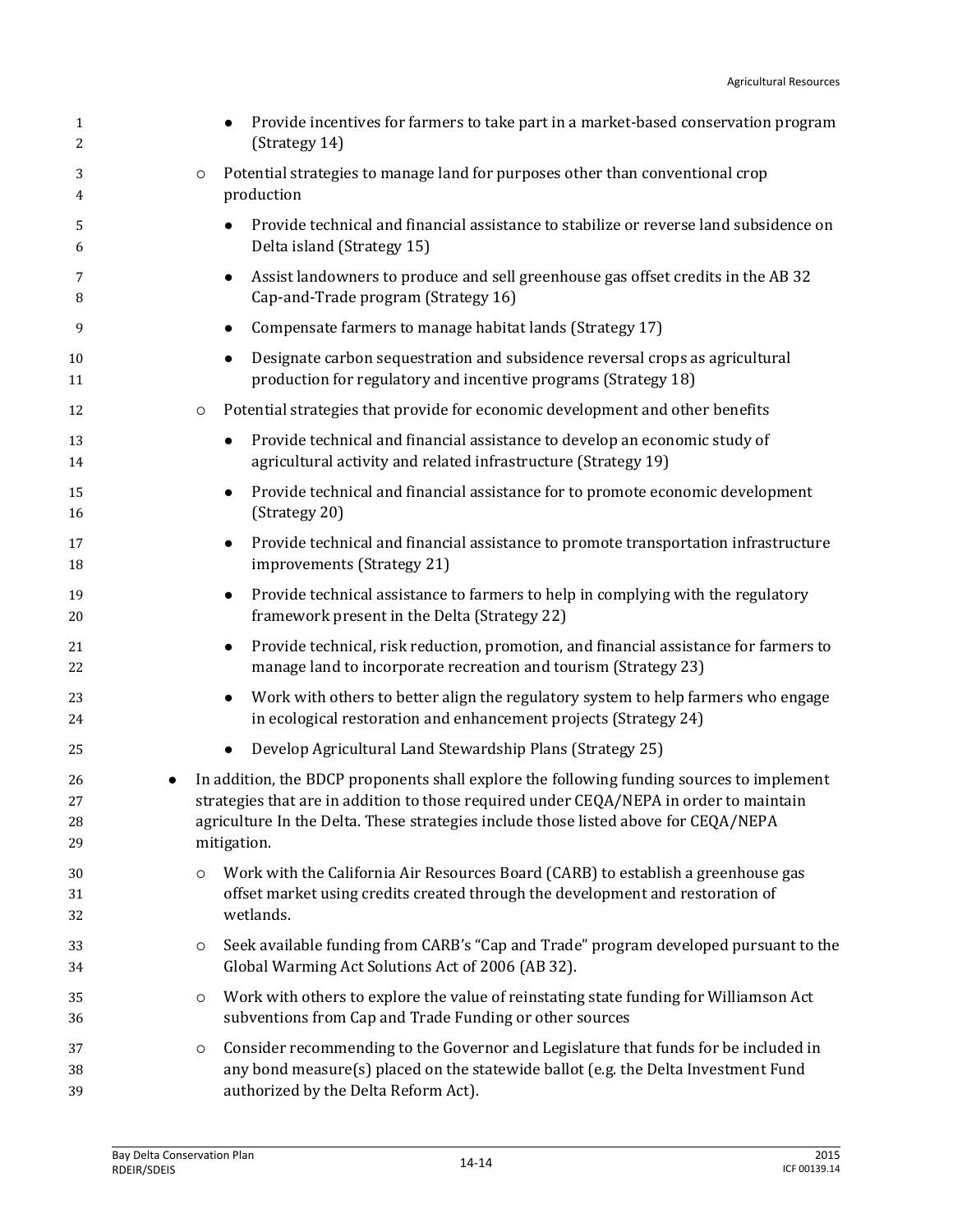Work with other governmental and private entities to identify other funds that can be used for the Optional Agricultural Land Stewardship Approach.

 *Strategy for implementing a Conventional Mitigation Approach.* Where the BDCP proponents, despite a good faith effort, cannot succeed in achieving the consensus necessary to carry out a feasible Optional Agricultural Land Stewardship Approach, they shall undertake instead, where necessary and feasible, a Conventional Mitigation Approach based on the purchase of property interests in agricultural lands (e.g., conservation easements) or other compensation arrangements (collectively referred to as "agricultural conservation property interests"), requiring the preservation and/or enhancement of other land of similar agricultural quality. The standard ratio for purchase of agricultural conservation property interests to mitigate for permanently converted Important Farmland not included, as discussed above, as part of mitigation for biological resources, shall be at a ratio of 1:1 for similar types of Important Farmland.

- Where feasible, mitigation shall generally result in the purchase of agricultural conservation property interests, such as easements on other agricultural lands of the same overall quality and acreage either directly or indirectly. The two preferred forms of mitigation in this context shall be (i) the inclusion of sufficient acreages within agricultural preserves within BDCP lands to satisfy CEQA and NEPA agricultural resource mitigation in addition to meeting BDCP objectives under the Endangered Species Act and California's Natural Community Conservation Planning Act and (ii) reliance on the California Farmland Conservancy Program or on other established programs in the Delta supported by the county where the project is located, the Delta Stewardship Council, the Delta Planning Commission, or the Delta Conservancy. Where the BDCP proponents choose to rely on the latter strategy, they shall confirm, prior to submitting funds into any program both (a) that the program meets the standards under CEQA case law for a "reasonable mitigation plan" and (b) that they can spend the funds at issue for the preservation and, where appropriate, the enhancement, of land that is reasonably proximate to the land being impacted and of a similar quality or extent. Where these two preferred options are unavailable or infeasible, the BDCP proponents shall be responsible for purchasing agricultural conservation property interests on their own.
- Where feasible, agricultural land conservation interests should be acquired in the county in which the conversion will take place, provided that any such land either would be at-risk for conversion from agricultural uses in the absence of such long-term protection, unless such purchases would undermine the overall BDCP conservation strategy by potentially putting off- limits lands that may be needed for habitat purposes during the permit duration of the BDCP (i.e., up until 2060), or is not necessary for other habitat conservation plans. Thus, acquisition of such agricultural land conservation interests cannot be located in areas targeted for habitat restoration if doing so would thwart implementation of the long-term habitat restoration objectives of the BDCP.
- Where a property identified for purchase of an agricultural land conservation interest serves non-agricultural purposes such as providing wildlife habitat or flood control or flood management benefits, the terms of the agricultural land conservation interest shall require the farm operator to continue to use the property in a manner that preserves these benefits (e.g., by continuing to support certain crop types known to provide, or be consistent with, such benefits) unless similar benefits are provided through some other means. The value of the agricultural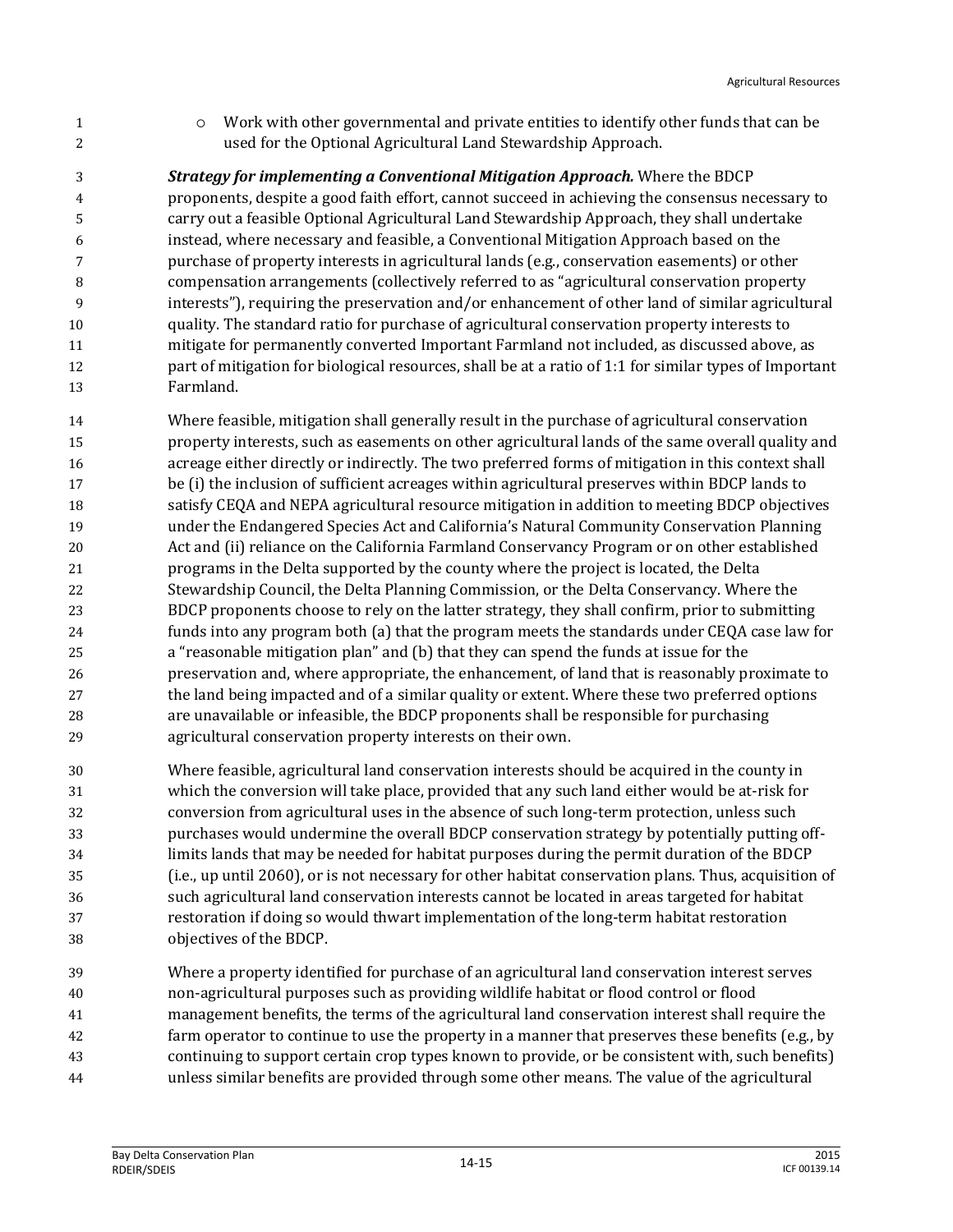land conservation interest would need to take such limitations on agricultural practices into account.

 Where Important Farmland of the same caliber as the Important Farmland being converted is not available within the county in which the conversion will take place, the agricultural land conservation interest may occur in another county, with a preference for counties within the 6 greater Sacramento and Stockton metropolitan areas, as long as the property to be purchased or encumbered is at-risk for conversion from agricultural uses to developed uses from encroaching urban development in the absence of such long-term protection, and as long as such purchase does not undermine the overall BDCP conservation strategy by potentially putting off-limits lands that may be needed for habitat purposes during the permit duration of the BDCP (i.e., up until 2060).

#### **Impact AG-2: Other Effects on Agriculture as a Result of Constructing and Operating the Proposed Water Conveyance Facility**

# *Effects on agriculture as a result of changes in groundwater elevation*

 Construction and operation of water conveyance facilities would indirectly affect agriculture by causing seepage or changes in the elevation of groundwater within the study area, as discussed in Chapter 7, *Groundwater*, Impacts GW-1, GW-2, GW-4, and GW-5. Localized effects related to 18 dewatering activities in the vicinity of intakes, the intermediate forebay, pump stations and the expanded Clifton Court Forebay would temporarily lower groundwater levels by up to 10 feet and 20 20 feet, respectively. The pumping plantsintakes would be located just east of the Sacramento River, 21 south of Freeport and north of Courtland, and the intermediate forebay would be located on 22 Glannvale Tract near Twin Cities Road. The area of expansion for the Clifton Court Forebay would be adjacent and south of the existing forebay. Groundwater would return to pre-pumping levels over the course of several months. During long-term operations of the water conveyance, increases in the groundwater level of 10 feet or more could also occur in the vicinity of the intermediate forebay and expanded area of the Clifton Court Forebay in the absence of design features to minimize seepage, 27 due to groundwater recharge from these facilities (the intermediate forebay would be located on 28 Glannyale Tract near Twin Cities Road). However, the forebays would be constructed to comply with the requirements of the DSD which includes design provisions to minimize seepage. These design provisions would minimize seepage under the embankments and onto adjacent properties. Once constructed and placed in operation, the operation of the forebays would be monitored to ensure seepage does not exceed performance requirements. In the event seepage were to exceed these performance requirements, the BDCP proponents would modify the embankments or construct seepage collection systems that would ensure any seepage from the forebays would be collected and conveyed back to the forebay or other suitable disposal site. However, operation of Alternative 4 would result in local changes in shallow groundwater flow patterns adjacent to the expanded Clifton Court Forebay, where groundwater recharge from surface water would result in groundwater level increases. If existing agricultural drainage systems adjacent to the forebay are not adequate to accommodate the additional drainage requirements, operation of the forebay could interfere with agricultural drainage. Areas in which crop roots are exposed to a surplus of water could result in root rot, compromising the viability of certain crops, particularly those with deep roots (Refer to Section 14.1, *Environmental Setting/Affected Environment,* for root depths by crop type). These effects could prevent agricultural uses on land in these areas.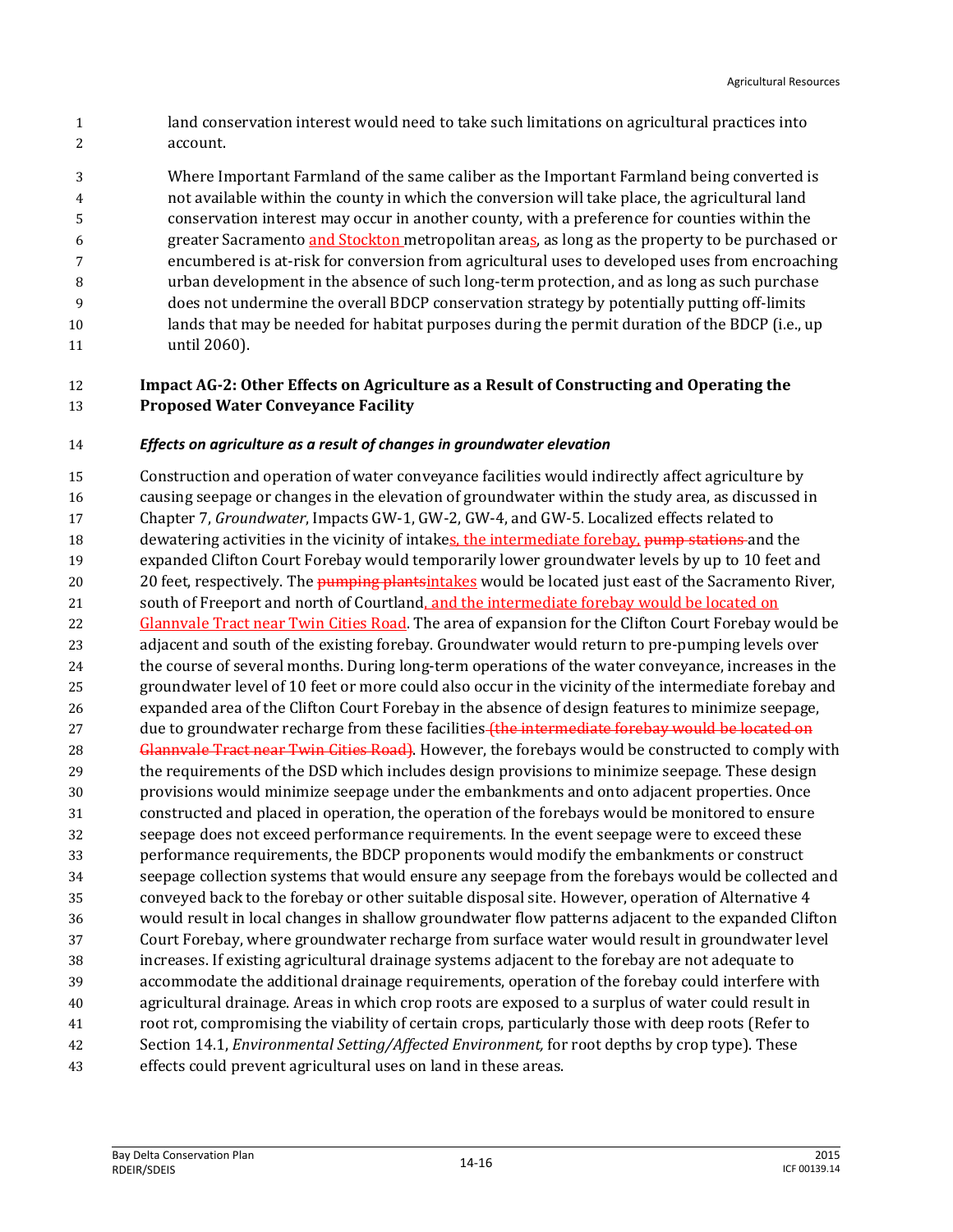#### *Effects on agriculture as a result of changes in salinity*

Under Alternative 4, Scenarios H1-H4, the operation of new physical facilities combined with

hydrodynamic effects of habitat restoration activities under CM2 and CM4, could indirectly affect

agriculture by causing changes to the quality of irrigation water in parts of the study area. Relative

to the No Action Alternative, modeling indicates that operation of the water conveyance facility

- would result in an increase in the number of days when electrical conductivity objectives would be
- exceeded or out of compliance in some locations. Locations where these frequencies would increase include Sacramento River at Emmaton, San Joaquin River at San Andreas Landing, San Joaquin River
- at Jersey Point, Old River near Middle River, and Old River at Tracy Bridge.
- 10 The Sacramento River at Emmaton EC objective would be exceeded on  $\frac{2327-2529}{6}$  of days,
- 11 compared with  $\frac{1214}{6}$  under the No Action Alternative. The frequency at which this location would 12 be out of compliance with the EC objective would increase from 2225% of days (under the No Action
- 13 Alternative) to  $3540-3843\%$  of days, depending on which operational scenario is implemented. The
- 14 San Andreas Landing EC objective would be exceeded on  $3-46\%$  of days, compared with 1% under
- the No Action Alternative. The frequency at which this location would be out of compliance with the
- EC objective would increase from 1% of days (under the No Action Alternative) to 5–79% of days,
- depending on which operational scenario is implemented. The Old River at Tracy Bridge objective would be exceeded on 5–6% of days, compared with 4% of days under the No Action Alternative.
- The frequency at which this location would be out of compliance with the EC objective would
- increase from 8% of days (under the No Action Alternative) to 11–12% of days, depending on which operational scenario is implemented. The Old River near Middle River objective would be exceeded
- on 3% of days, the same as under the No Action Alternative (though there would be an increase in the total number of days in exceedance). The frequency at which this location would be out of
- compliance with the EC objective would increase from 7% of days (under the No Action Alternative) 25 to 8% of days. Compared to the No Action Alternative, Scenarios H1– and H3 would also result in an increase in the frequency of days out of compliance with the EC objective for San Joaquin River at
- 27 Jersey Point. Scenarios H<sub>2</sub> and H<sub>4</sub> would result in a small increase in days in which this objective would be exceeded but a decrease in the days in which it would be out of compliance.
- 29 Following implementation of Scenarios H1–H4, there would be a decrease in the number of days in which the EC objective at Sacramento River at Emmaton/Three Mile Slough near Sacramento River 31 would be exceeded or out of compliance. There would be a decrease or no change in the frequency of days in exceedance or out of compliance at three other locations: S. Fork Mokelumne River at Terminous, San Joaquin River at Vernalis, and San Joaquin River at Brandt Bridge.
- Average EC levels would decrease at western Delta compliance locations, except Emmaton under Scenarios H1 and H2, and would increase at the two interior Delta compliance locations and some south Delta compliance locations. Where salinity levels decrease, higher quality irrigation water could benefit agricultural activities by reducing potential restrictions related to yields and crop selection. For the entire period modeled and the drought period modeled, average EC levels would increase at Emmaton in the western Delta (Scenarios H1 and H2 only). For the entire period modeled, average EC levels would also increase at interior and southern Delta locations; the average EC increase would be 5-15% at interior Delta locations and 2% or less at southern Delta locations, depending on the operations scenario (Chapter 8, *Water Quality*, Appendix 8H, Tables EC-15A through EC-15D). During the drought period modeled, average EC would increase at interior and southern Delta locations. The greatest average EC increase during the drought period modeled would occur in the interior Delta in the San Joaquin River at San Andreas Landing (7–13%
	- Bay Delta Conservation Plan<br>RDEIR/SDEIS RDEIR/SDEIS 14-17 <sup>2015</sup>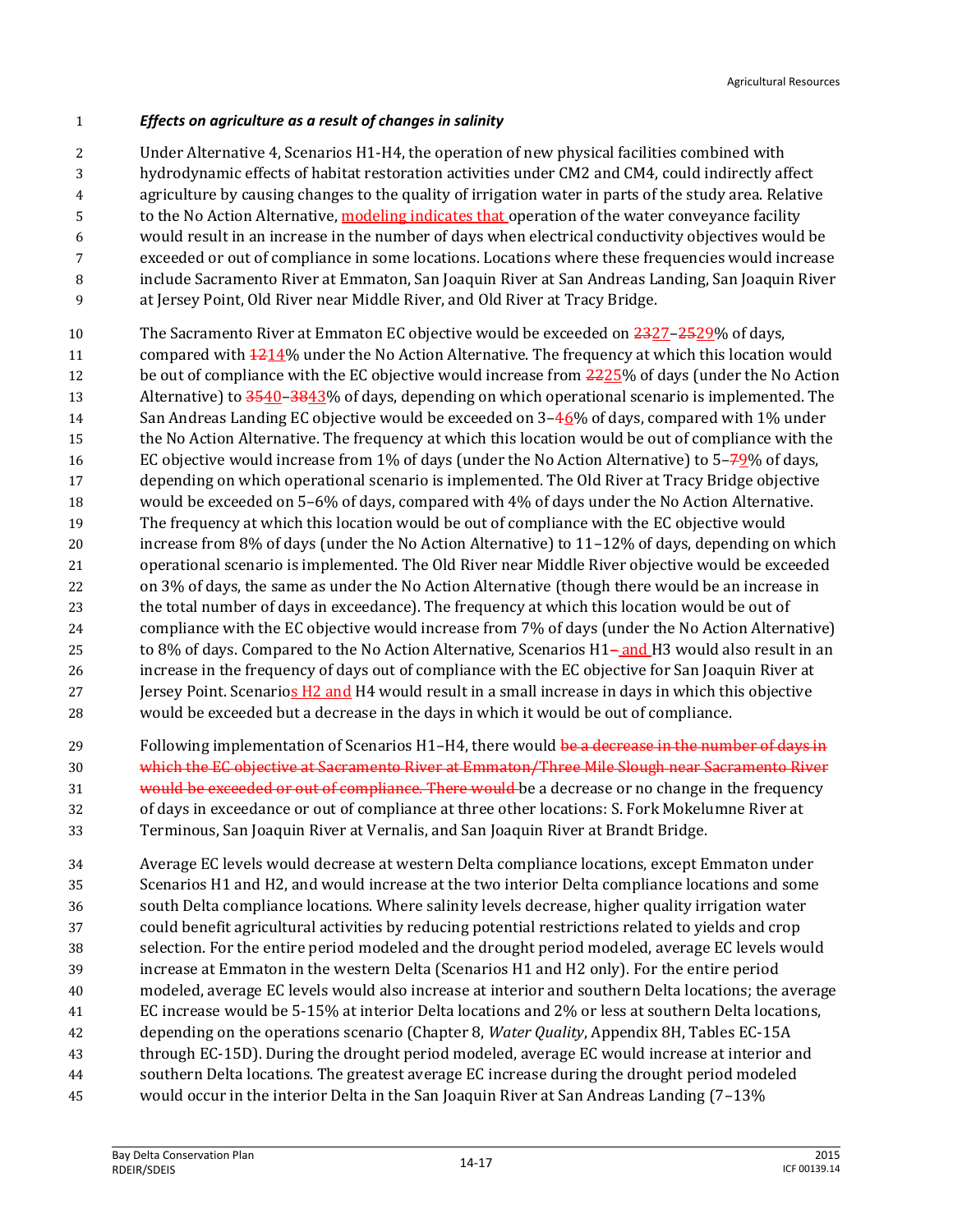- depending on the operations scenario); the increase at the other locations would be <1–9%
- (Chapter 8, *Water Quality*, Appendix 8H, Tables EC-15A through EC-15D). Modeling of drought years
- estimates EC reaching levels as high as 1.644 dS/m at the Emmaton compliance location under
- Scenario H1. The comparison to the No Action Alternative reflects changes in EC due only to the
- different operational components of Scenarios H1-H4 of Alternative 4. Increased salinity levels
- suggest that a number of crops using this irrigation water may not be able to reach full yields, as
- reported in Table 14-6. In general, agricultural activities would be anticipated to continue on lands
- using these sources. Complete water quality modeling results are discussed in Chapter 8, *Water*
- *Quality*, Section 8.3.3.9, Impact WQ-11 and Appendix 8H, Tables EC-4 and EC-15A through EC-15D.
- 10 Relative to Existing Conditions, modeling indicates that operation of the water conveyance facility would result in an increase in the number of days when electrical conductivity objectives would be exceeded or out of compliance in the Sacramento River at Emmaton, San Joaquin River at San 13 Andreas Landing, San Joaquin River at Jersey Point, Old River near Middle River, and Old River at Tracy Bridge.
- The percent of days the Emmaton EC objective would be exceeded for the entire period modeled 16 (1976–1991) would increase from 6% under Existing Conditions to  $\frac{2327-2529}{6}$ , depending on the operational scenario, and the percent of days out of compliance would increase from 11% under 18 Existing Conditions to  $\frac{3540}{3843}$ %, depending on the operational scenario. The San Andreas 19 Landing EC objective would be exceeded on  $3-46\%$  of days, compared with 1% under Existing
- Conditions. The frequency at which this location would be out of compliance with the EC objective 21 would increase from 1% of days (under Existing Conditions) to 5-79% of days, depending on which operational scenario is implemented. The Old River at Tracy Bridge objective would be exceeded on 5–6% of days, compared with 4% of days under Existing Conditions. The frequency at which this location would be out of compliance with the EC objective would increase from 10% of days (under Existing Conditions) to 11–12% of days, depending on which operational scenario is implemented.
- The Old River near Middle River objective would be exceeded on 3% of days, the same as under Existing Conditions (though there would be an increase in the total number of days in exceedance).
- The frequency at which this location would be out of compliance with the EC objective would not change compared to Existing Conditions (8% of days out of compliance).
- As discussed in Chapter 8, *Water Quality*, Impact WQ-11, sensitivity analyses suggest that many of these modeled exceedances are a result of modeling artifacts or a result of operating rules used by the CALSIM II model under extreme hydrologic and operational conditions where there is not enough water supply to meet all requirements. In these cases, CALSIM II uses a series of operating rules to reach a solution that is a simplified version of the very complex decision processes that SWP and CVP operators would use in actual extreme conditions. Thus, it is unlikely that the Emmaton objective would actually be violated due to dead pool conditions, as suggested by modeling results. In the case of San Andreas Landing, the small number of modeled exceedances not attributable to modeling artifacts would be small in magnitude, last only a few days, and could be addressed with real time operations of the SWP and CVP (see Chapter 8, *Water Quality*, Section 8.3.1.1, in Appendix A for a description of real time operations of the SWP and CVP). However, the results at Emmaton 41 indicate that water supply could be either under greater stress or under stress earlier in the year, and EC levels at Emmaton and in the western Delta may increase as a result, leading to EC degradation and increased possibility of adverse effects to agricultural beneficial uses.
- 44 Compared to both Existing Conditions, there would be a decrease or no change in the number of days in which the EC objective in Sacramento River at Emmaton/Three Mile Slough near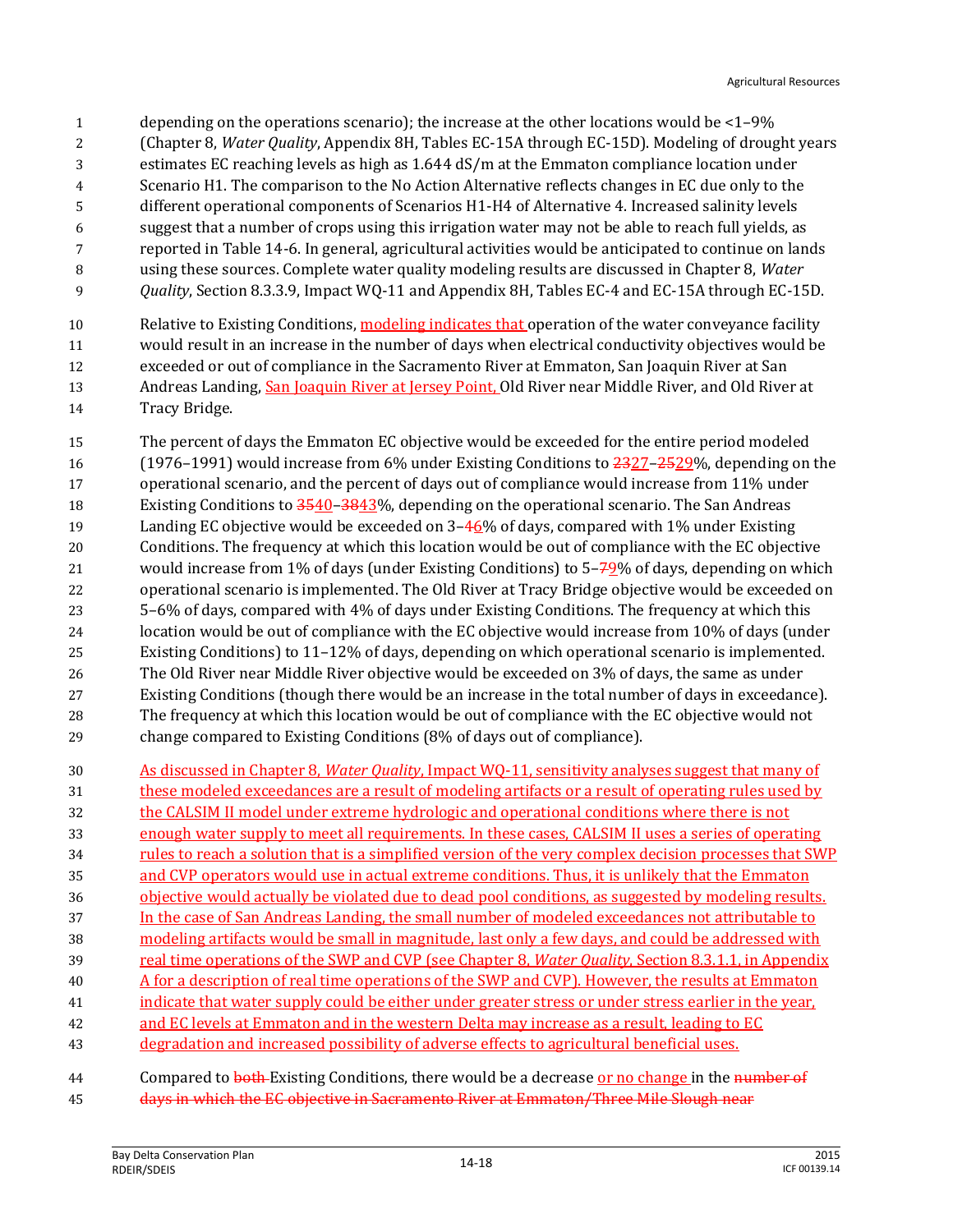Sacramento River and the objective in San Joaquin River at Jersey Point would be exceeded or out of 2 compliance following implementation of Scenarios H1–H4. There would be a decrease or no change 3 in the frequency of days in exceedance or out of compliance at three otherfour locations: San Joaquin River at Jersey Point, S. Fork Mokelumne River at Terminous, San Joaquin River at Vernalis, and San

Joaquin River at Brandt Bridge.

 Average EC levels at the western and southern Delta compliance locations would decrease (except at Emmaton) from 1–36% for the entire period modeled and 2–33% during the drought period modeled (1987–1991) (Chapter 8, *Water Quality*, Appendix 8H, Tables EC-15A through EC-15D). Where salinity levels decrease, higher quality irrigation water could benefit agricultural activities by reducing potential restrictions related to yields and crop selection. At Emmaton, there would be an increase in average EC under all operational scenarios, though the increase would be less for scenarios H3 and H4 (0% for entire period; 8% for drought period) than for scenarios H1 and H2 (13–14% for entire period; 12–13% for drought period). There would be increases in average EC at two interior Delta locations under all operational scenarios: the S. Fork Mokelumne River at Terminous average EC would increase 5% for the entire period modeled and 4% during the drought period modeled; and San Joaquin River at San Andreas Landing average EC would increase 0–9% for the entire period modeled and 7–13% during the drought period modeled. On average, EC would increase at San Andreas Landing from March through September under all operations scenarios; Scenarios H1, H2, and H4 also would increase EC at this location in February and Scenarios H1 and H2 would increase EC in October. Average EC in the S. Fork Mokelumne River at Terminous would increase during all months (Chapter 8, *Water Quality*, Appendix 8H, Tables EC-15A through EC-15D). Modeling of drought years estimates EC reaching levels as high as 1.644 dS/m at the Emmaton compliance location. The comparison to Existing Conditions reflects changes in EC due to both Alternative 4 operations (including north Delta intake capacity of 9,000 cfs and numerous other operational components of Scenarios H1–H4) and climate change/sea level rise. Increased salinity levels suggest that a number of crops using this irrigation water may not be able to reach full yields, as reported in Table 14-6. In general, agricultural activities would be anticipated to continue on lands using these sources. Complete water quality modeling results are discussed in Chapter 8, *Water Quality*, Section 8.3.3.9, Impact WQ-11 and Appendix 8H, Tables EC-4 and EC-15A through EC-15D.

# *Effects on agriculture as a result of disruptions to agricultural infrastructure*

 Temporary construction activities and the permanent footprints associated with physical features constructed as part of this alternative could create conflicts with existing irrigation and drainage facilities throughout the study area. The conveyance alignment constructed under this alternative 35 would cross or interfere with approximately 46-43 miles of agricultural delivery canals and drainage 36 ditches, including approximately <del>19 miles on Staten Island, 11 13</del> miles on Byron Tract, and 6-7 37 miles on Bouldin Island, and 5 miles on Staten Island (primarily due to assumed geotechnical 38 investigation areas). Construction activities requiring excavation or use of land where irrigation canals are currently located could disrupt the delivery of water to crops, which would compromise a key condition for the productive use of the land for agriculture. Similarly, where construction or the long-term placement of conveyance facilities associated with this alternative requires an existing agricultural drainage facility to be disconnected, high groundwater levels could expose crops to soil conditions that would prevent the continuation of most agricultural activities on the affected land. Thus, where irrigation or drainage infrastructure is disconnected from the farmland it serves, continued agricultural use of the land could be jeopardized.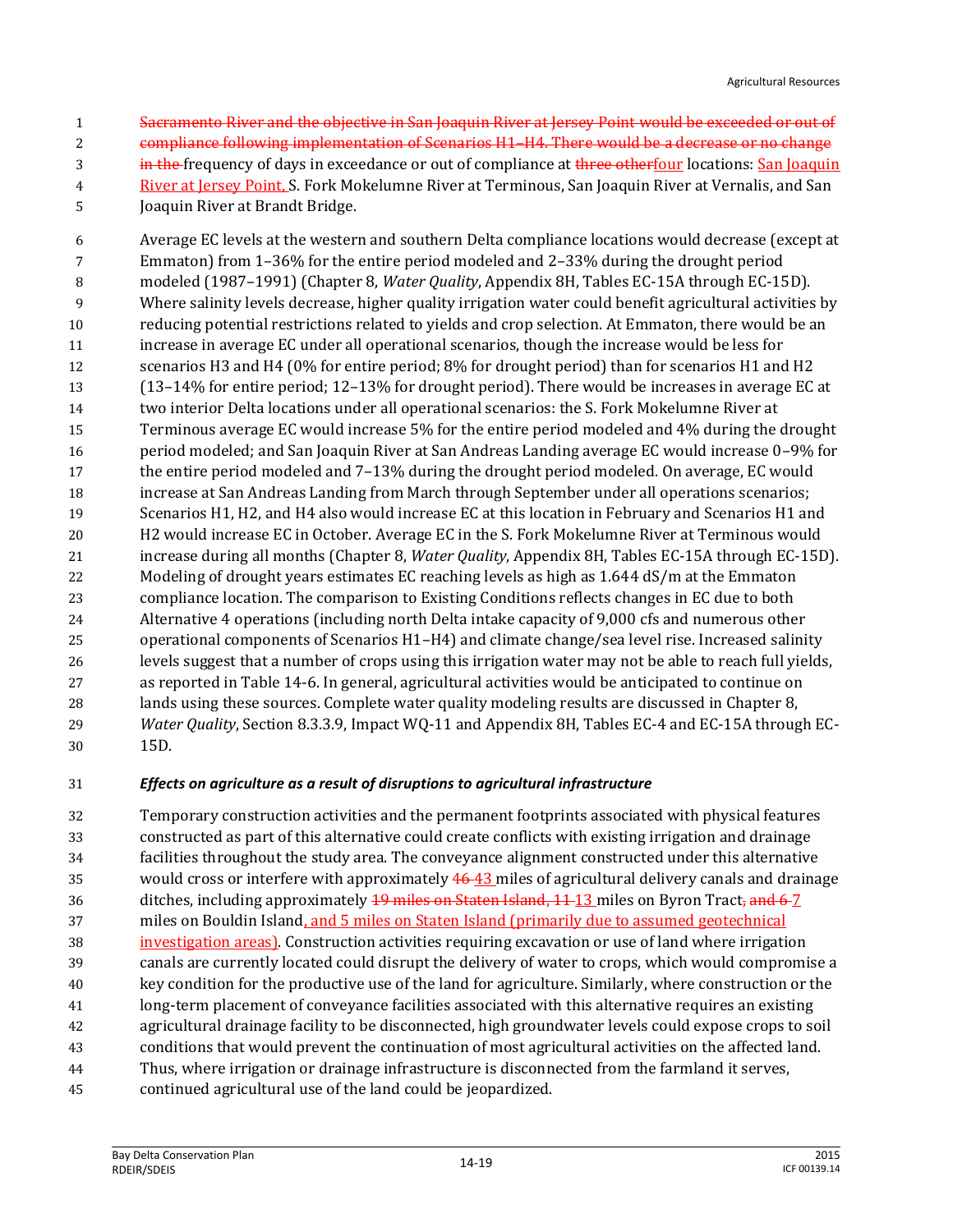*NEPA Effects:* Considered together, construction and operation of the water conveyance facility under this alternative could create indirect but adverse effects on agriculture by converting substantial amounts of Important Farmland to other uses through changes to groundwater elevation in localized areas and disruption of drainage and irrigation facilities. Effects of this alternative related to water quality could be adverse or beneficial, depending on the location. Implementation of Mitigation Measures AG-1, GW-1, GW-5, and WQ-11 will reduce the severity of these adverse effects.

**CEQA Conclusion:** Water conveyance facility construction and operation could create a significant adverse impact on agriculture by converting substantial amounts of Important Farmland to other uses through changes to groundwater elevation in localized areas and disruption of drainage and irrigation facilities. Effects of this alternative related to water quality could be adverse or beneficial, depending on the location. Implementation of Mitigation Measures AG-1, GW-1, GW-5, and WQ-11 will reduce the severity of these impacts by implementing activities such as siting project footprints to encourage continued agricultural production; monitoring changes in groundwater levels during construction; offsetting water supply losses attributable to construction dewatering activities; monitoring seepage effects; relocating or replacing agricultural infrastructure in support of continued agricultural activities; identifying, evaluating, developing, and implementing feasible phased actions to reduce EC levels; engaging counties, owners/operators, and other stakeholders in developing optional agricultural stewardship approaches; and/or preserving agricultural land through off-site easements or other agricultural land conservation interests. However, these impacts remain significant and unavoidable after implementation of these measures because (i) replacement water supplies associated with losses attributable to construction dewatering activities may not meet the preexisting demands or planned land use demands of the affected party, (ii) the feasibility and effectiveness of phased actions to reduce EC levels is uncertain, (iii) conservation or preservation by means of acquiring agricultural land conservation interests, even at one-to-one ratio, may not avoid a net loss of Important Farmland and (iv) the proposed optional agricultural stewardship approach does not focus principally on physical effects, but rather, focuses on supporting the Delta as an evolving place by encouraging existing owners and operators to continue working on the land while maintaining the long-term viability of regional agricultural economies and the economic health of local governments and special districts in the Delta.

 In addition to and to supplement Mitigation Measure WQ-11, the BDCP proponents have incorporated into the BDCP, as set forth in EIR/EIS Appendix 3B, *Environmental Commitments*, a separate, non-environmental commitment to address the potential increased water treatment costs that could result from electrical conductivity effects on agricultural water purveyor operations. Potential options for making use of this financial commitment include funding or providing other assistance towards acquiring alternative water supplies or towards modifying existing operations when levels of electrical conductivity at a particular location reduce opportunities to operate existing water supply diversion facilities. Please refer to Appendix 3B, *Environmental Commitments*, for the full list of potential actions that could be taken pursuant to this commitment in order to reduce the water quality treatment costs associated with water quality effects relating to chloride, electrical conductivity, and bromide.

#### **Mitigation Measure AG-1: Develop an Agricultural Lands Stewardship Plan (ALSP) to Maintain Agricultural Productivity and Mitigate for Loss of Important Farmland and Land Subject to Williamson Act Contracts or in Farmland Security Zones**

Please see Mitigation Measure AG-1 under Impact AG-1 in the discussion of Alternative 4.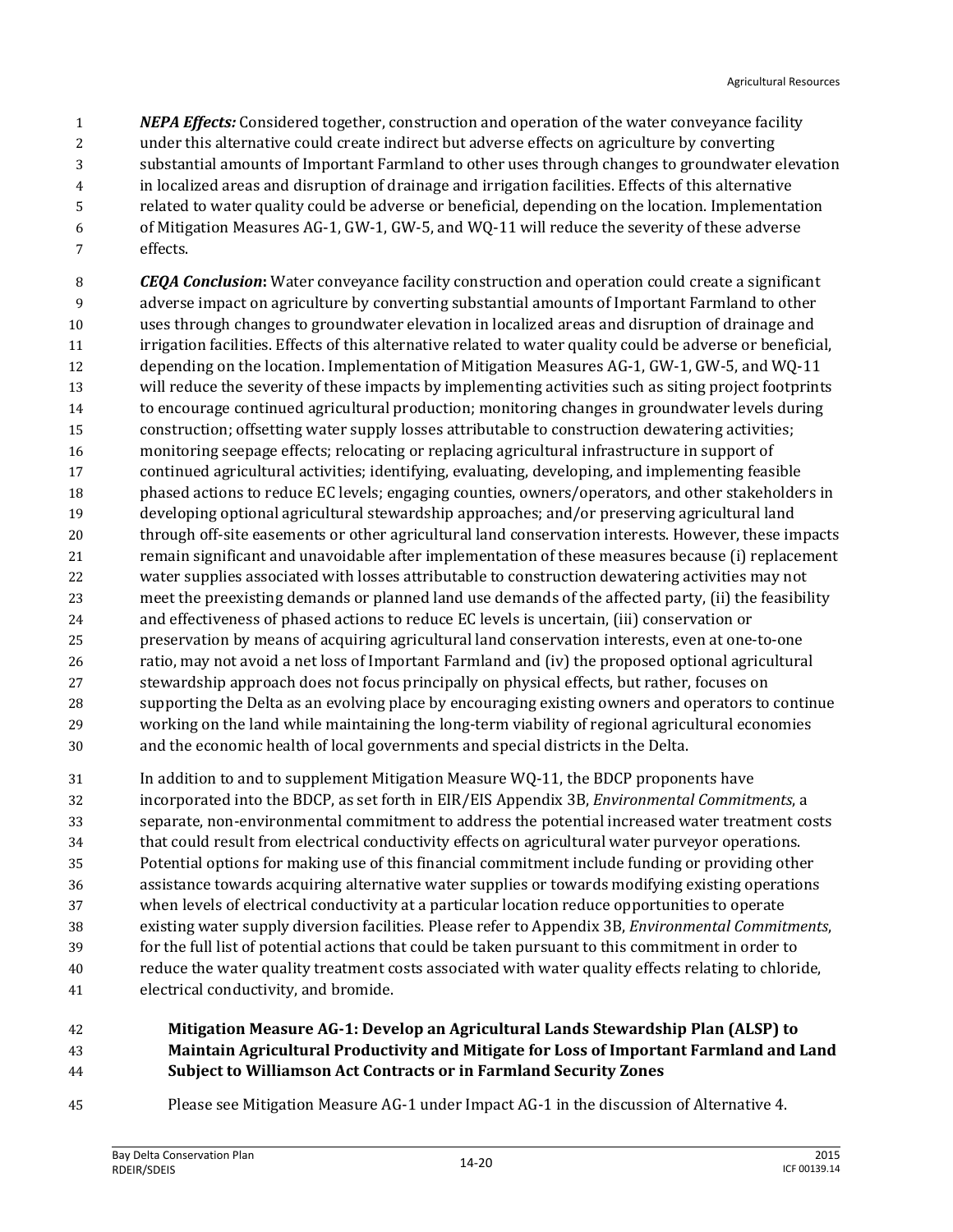**Mitigation Measure GW-1: Maintain Water Supplies in Areas Affected by Construction Dewatering** Please see Mitigation Measure GW-1 under Impact GW-1 in the discussion of Alternative 1A in Chapter 7, *Groundwater.* **Mitigation Measure GW-5: Agricultural Lands Seepage Minimization** Please see Mitigation Measure GW-5 under Impact GW-5 in the discussion of Alternative 1A in Chapter 7, *Groundwater.*  **Mitigation Measure WQ-11: Avoid, Minimize, or Offset, as Feasible, Reduced Water Quality Conditions** Please see Mitigation Measure WQ-11 under Impact WQ-11 in the discussion of Alternative 1A in Chapter 8, *Water Quality*. **Impact AG-3: Temporary Conversion, Short-Term Conversion, and Permanent Conversion of Important Farmland or of Land Subject to Williamson Act Contracts or in Farmland Security Zones as a Result of Implementing the Proposed Conservation Measures 2–11, 13, 15, 16, 20, and 21** *Conversion of Important Farmland as a result of implementing the proposed Conservation Measures 2– 11, 13, 15, 16, 20, and 21* While locations have not been selected, implementation of conservation measures for habitat restoration and channel margin habitat enhancement would likely occupy existing state-recognized Important Farmland, directly precluding agricultural use. Construction activities for the conservation measures associated with this alternative may also result in temporary conversion of Important Farmland. Alternative 4 would restore approximately 83,800 acres under conservation measures geared toward the restoration of tidal wetland habitat (CM4), seasonally-inundated floodplain (CM5), riparian habitat (CM7), grassland communities (CM8), vernal pool complex habitat (CM9), and nontidal marsh areas (CM10). Additionally, 20 linear miles of channel margin habitat would be enhanced. Under this measure, setback levees could potentially encroach upon Important Farmland. Additionally, earthwork activities associated with restoration activities could remove land from agricultural production. To maintain these areas, access roads and other facilities may also be necessary. Implementation of these restoration activities would occur in phases over the 50-year permit period, as summarized in Table 3-4 in Chapter 3, *Description of the Alternatives*. Additionally, in selecting sites for seasonally inundated floodplain restoration under CM5, compatibility with ongoing agricultural uses would be considered and agricultural production could continue on acquired lands so long as agricultural practices are compatible with the primary goal of restoring habitat for covered fish and wildlife species (see Chapter 3, Section 3.4.5.3.2 of the BDCP for further detail).

- Physical construction of facilities associated with other conservation measures may also occupy
- small areas of Important Farmland. For instance, installation of nonphysical fish barriers may
- require an access road or storage facility on land under one of the Important Farmland designations.
- However, the effects of these measures on Important Farmland are anticipated to be minor,
- particularly when compared with the larger restoration actions described above.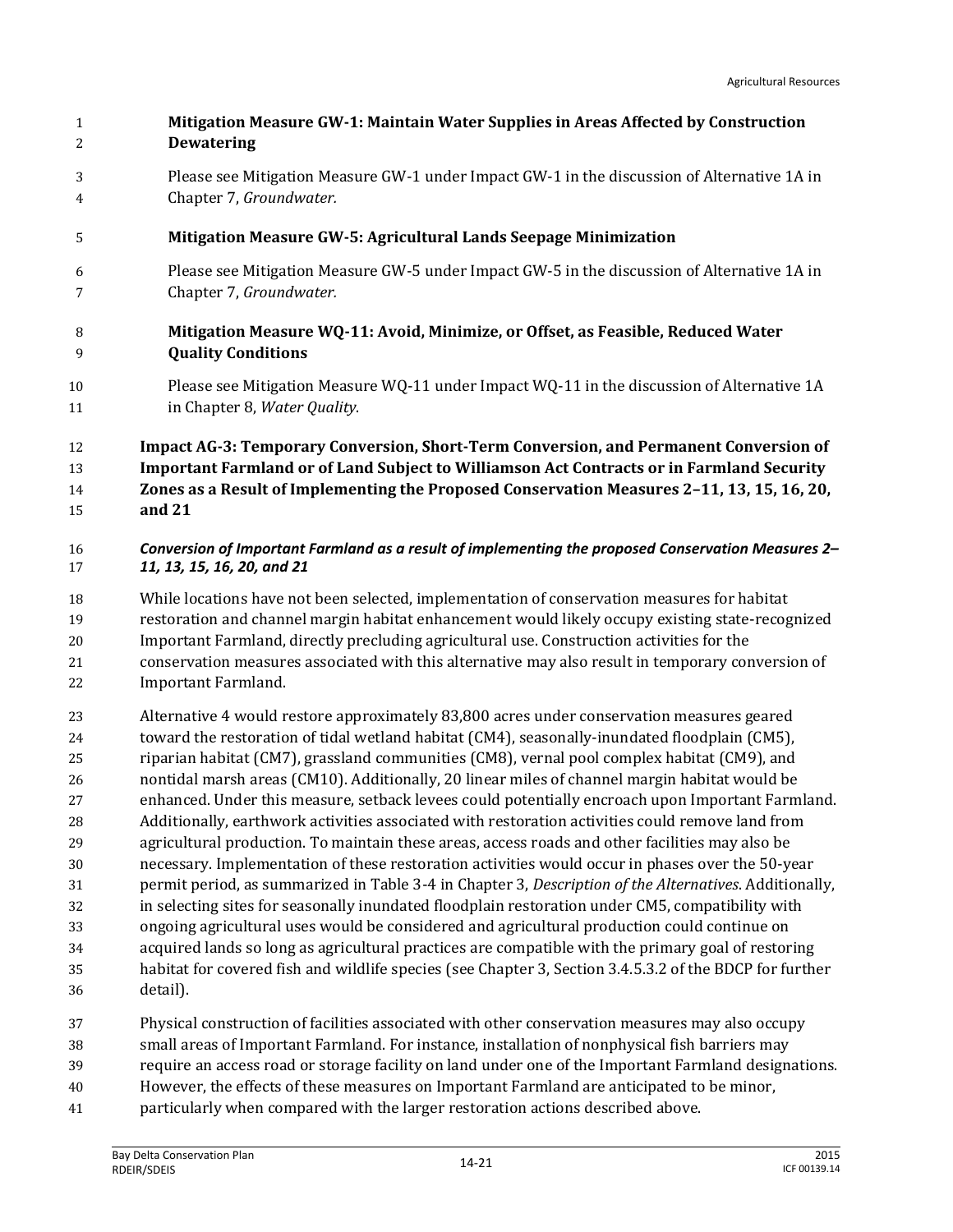- Because locations have not been selected for these activities, the extent of this effect is unknown and
- a definitive conclusion cannot be reached. However, based on the large proportion of the
- Conservation Zones designated as Important Farmland, it is anticipated that a substantial area of
- Important Farmland would be directly converted to habitat under this alternative.

#### *Conversion of land subject to Williamson Act contracts or in Farmland Security Zones as a result of implementing the proposed Conservation Measures 2–11, 13, 15, 16, 20, and 21*

- Conservation areas associated with the project would occupy land subject to Williamson Act contracts or in Farmland Security Zones, leading to the potential cancellation of existing contracts and the direct conversion of agricultural land to other uses.
- As described above, Alternative 4 would restore approximately 83,800 acres under conservation measures intended to restore various natural communities. Additionally, 20 linear miles of channel margin habitat would be enhanced. Under *CM6 Channel Margin Enhancement*, setback levees could potentially encroach on land subject to Williamson Act contracts or in Farmland Security Zones. Associated earthwork activities could also conflict with contract lands. To maintain these areas, access roads and other facilities may also be necessary.
- Because locations have not been selected for these activities, the extent of this effect is unknown.
- However, based on the large proportion of the Conservation Zones that represent land subject to
- Williamson Act contracts or in Farmland Security Zones, it is anticipated that this alternative would
- convert a substantial area of land subject to Williamson Act contracts or in Farmland Security Zones.
- Construction of physical facilities associated with other conservation measures may also occupy small areas of land subject to Williamson Act contracts or in Farmland Security Zones. For example, construction or expansion of a conservation fish hatchery under CM18 could potentially conflict with Williamson Act contracts. Similar effects may arise from conservation measures that would install non-physical fish barriers. However, the effects of these measures on land subject to Williamson Act contracts or in Farmland Security Zones are anticipated to be minor, particularly when compared with the larger restoration actions described above.
- *NEPA Effects:* Because locations have not been selected for these activities, the extent of this effect is unknown and a definitive conclusion cannot be reached. However, based on the large proportion of land in the conservation zones designated as Important Farmland and/or subject to Williamson Act contracts or in Farmland Security Zones, it is anticipated that a substantial area of Important Farmland and land subject to Williamson Act contracts or in Farmland Security Zones would be directly converted to habitat purposes under this alternative, resulting in an adverse effect on the environment. While conflicts with or cancellation of Williamson Act contracts would not—by itself—constitute an adverse effect on the quality of the human environment, the related conversion of the underlying agricultural resource would result in such an effect. Mitigation Measure AG-1 would be available to lessen the severity of these potential effects. Also, under the provisions of Government Code §51223, it may be feasible to rescind Williamson Act contracts for agricultural use, and enter into open space contracts under the Williamson Act, or open space easements pursuant to the Open Space Easement Act. To the extent this mechanism is used, it would eliminate the Williamson Act conflicts otherwise resulting from changes from agriculture to restoration and mitigation uses. For further discussion of potential incompatibilities with land use policies, see Chapter 13, *Land Use,* Impact LU-4.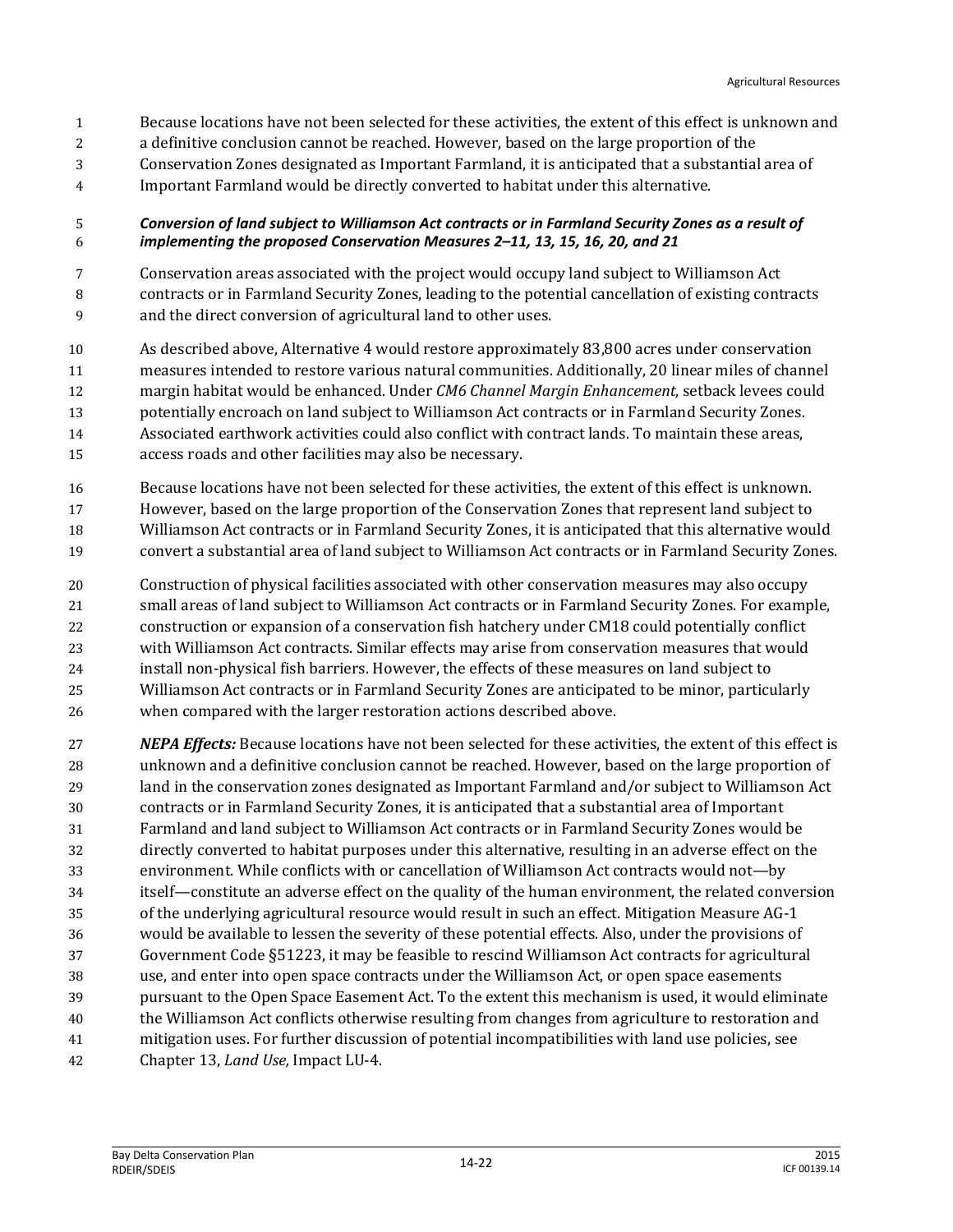*CEQA Conclusion***:** This alternative would restore approximately 83,800 acres under conservation measures geared toward the restoration of various natural communities. Additionally, 20 linear miles of channel margin habitat would be enhanced. Implementation of restoration activities and other conservation measures could result in conversion of a substantial amount of Important Farmland and conflict with land subject to Williamson Act contracts or in Farmland Security Zones, resulting in a significant impact on agricultural resources in the study area. Further evaluation of these impacts would depend on additional information relating to the location of these activities and other detailed information. Implementation of Mitigation Measure AG-1 will reduce the severity of these impacts by implementing activities such as siting features to encourage continued agricultural production; relocating or replacing agricultural infrastructure in support of continued agricultural activities; engaging counties, owners/operators, and other stakeholders in developing optional agricultural stewardship approaches; and/or preserving agricultural land through off-site easements or other agricultural land conservation interests. However, these impacts remain significant and unavoidable after implementation of this measure because (i) even after effects from the footprints of conservation measures are minimized through design, they would continue to require the conversion of substantial amounts of Important Farmland and land subject to Williamson Act contracts or in Farmland Security Zones, (ii) conservation or preservation by means of acquiring agricultural land conservation interests, even at one-to-one ratio, may not avoid a net loss of Important Farmland and land subject to Williamson Act contracts or in Farmland Security Zones and (iii) the proposed optional agricultural stewardship approach does not focus principally on physical effects, but rather, focuses on providing, at a minimum, a neutral agricultural economic effect on affected lands in the Delta as a result of the BDCP, taking into consideration the desire of individual Delta farmers to continue working on their land, the long-term viability of regional agricultural economies, the economic health of local governments and special districts, and the Delta as an evolving place.

#### **Mitigation Measure AG-1: Develop an Agricultural Lands Stewardship Plan (ALSP) to Maintain Agricultural Productivity and Mitigate for Loss of Important Farmland and Land Subject to Williamson Act Contracts or in Farmland Security Zones**

Please see Mitigation Measure AG-1 under Impact AG-1 in the discussion of Alternative 4.

# **Impact AG-4: Other Effects on Agriculture as a Result of Implementing the Proposed Conservation Measures 2–11, 13, 15, 16, 20, and 21**

*Effects on agriculture as a result of changes in groundwater elevation*

 Implementation of these conservation measures could indirectly affect agriculture by causing changes to the elevation of groundwater in the study area, as described under Chapter 7, *Groundwater*, Impact GW-6. Increased frequency of inundation associated with proposed tidal habitat, channel margin habitat, and seasonally inundated floodplain restoration would result in increased groundwater recharge, which could result in groundwater level rises and soil saturation on adjacent lands. Areas in which crop roots are exposed to a surplus of water could result in root rot, compromising the viability of certain crops, particularly those with deep roots (Refer to Section 14.1, *Environmental Setting/Affected Environment,* for root depths by crop type). Conversely, in areas where the project results in a larger vertical distance between the water table and crop roots, plants with shallow roots may not be able to extract enough water to maintain optimal growth without modifying irrigation or drainage infrastructure. While the geographic incidence and potential severity of these effects are unknown and would depend on existing localized groundwater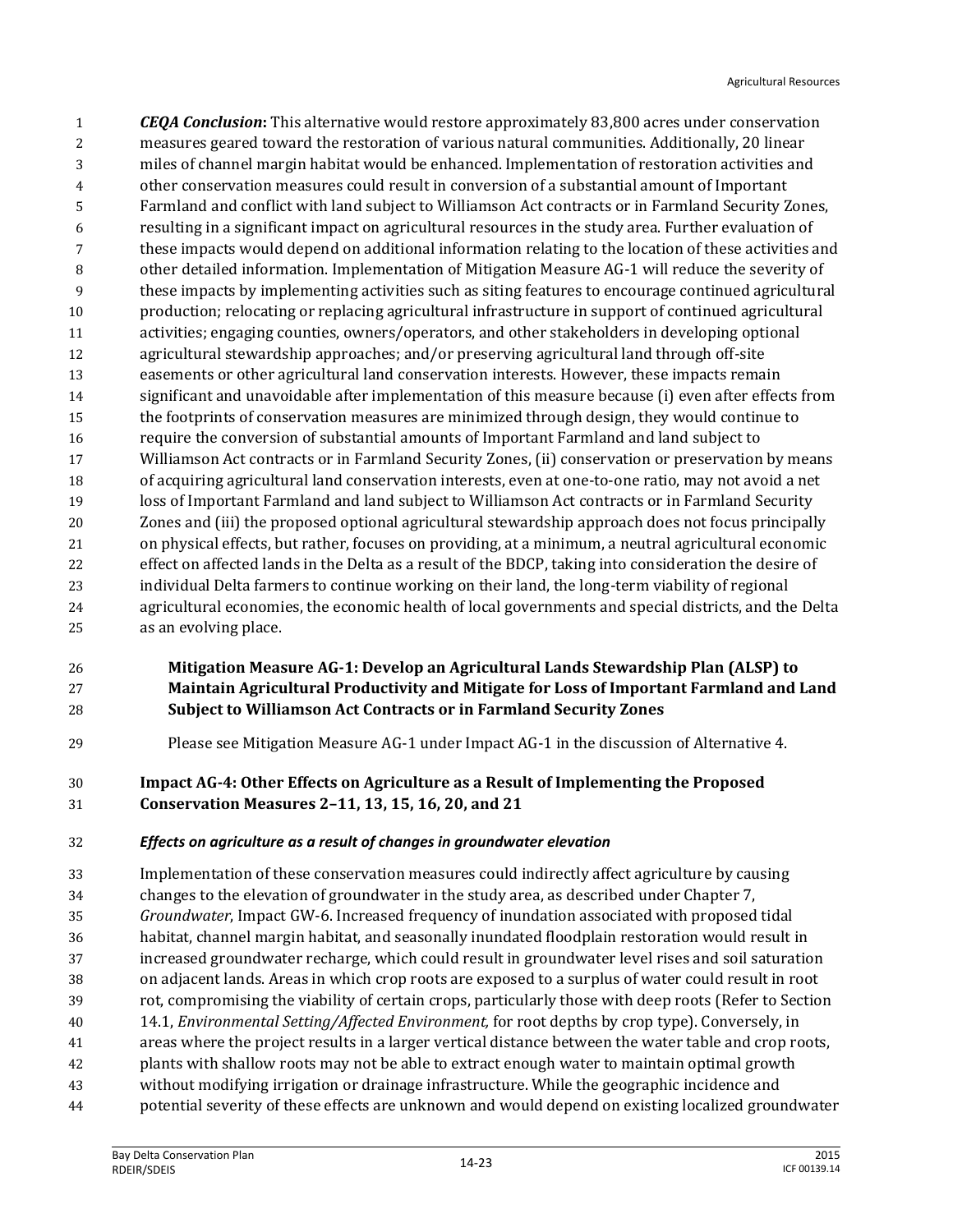levels in the vicinity of sites chosen for restoration, they would be anticipated to create an adverse effect on agricultural resources if they were to substantially restrict agricultural uses.

#### *Effects on agriculture as a result of changes in salinity*

- As discussed in Chapter 8, *Water Quality*, under Impact WQ-12, implementation of these
- conservation measures would not introduce new sources of electrical conductivity into the study
- area. Therefore, as they relate to salinity of irrigation water, these measures would not be
- anticipated to restrict agricultural uses within the study area.
- Implementation of CM4 would increase the exchange of tidal water in restoration areas; however, consideration of this measure and its potential effects on electrical conductivity in the Delta has
- 10 been incorporated in the assessment of CM1 under Impact AG-2.

# *Effects on agriculture as a result of disruptions to agricultural infrastructure*

- Implementation of *CM21 Nonproject Diversions*, along with construction activities and the
- permanent footprints associated with land acquired for habitat restoration, could directly or
- indirectly disrupt existing agricultural irrigation and drainage facilities throughout the study area. In
- particular, CM21 would fund programs to modify, remove, or consolidate diversions that serve as
- supplies of irrigation water within the study area. Where irrigation or drainage infrastructure is
- disconnected from the farmland it serves, agricultural uses could be substantially restricted.
- However, the location and severity of this effect would depend on site-specific conditions.

# *Effects on agriculture as a result of changes in microclimates and localized growing conditions*

- Restoration areas implemented under Alternative 4 would result in substantial changes in land use
- patterns in parts of the study area, which could indirectly affect some farmlands by causing changes
- to the microclimates surrounding sensitive agricultural crops. For example, large areas of tidal
- habitat could create a localized climate that would be less supportive of yields of certain crops
- adjacent to the areas. However, this effect is speculative and its potential severity would depend on
- site-specific conditions.

# *Effects on agriculture as a result of increased frequency of inundation events*

- Modified activities in the Yolo Bypass undertaken as part of Alternative 4 would indirectly affect agricultural practices by increasing the frequency, duration, and magnitude of floodplain inundation. *CM2 Yolo Bypass Fisheries Enhancement*, which this EIR/EIS addresses at a program level, will require the preparation and implementation of a YBFEP. The YBFEP would propose a number of actions, which would include modifications to Fremont Weir to manage timing, frequency, and duration of inundation of the Yolo Bypass. Modifications of Fremont Weir would include installing and operating a gated channel to inundate the floodplain to support covered fish species, primarily from mid-November through April. Opening these gates would result in inundation of the Yolo Bypass. Target inundation footprints would be up to 10,000 acres between November 10 and November 30. Between December 1 and February 28, operations would target up to 17,000 acres of inundation. Between March 1 and May 15, the target inundation area would return to a range of 7,000–10,000 acres. These operations are expected to be typical of, but not necessarily identical to, actual operational guidelines that would be developed in the course of subsequent project-specific
- design, planning, and environmental documentation.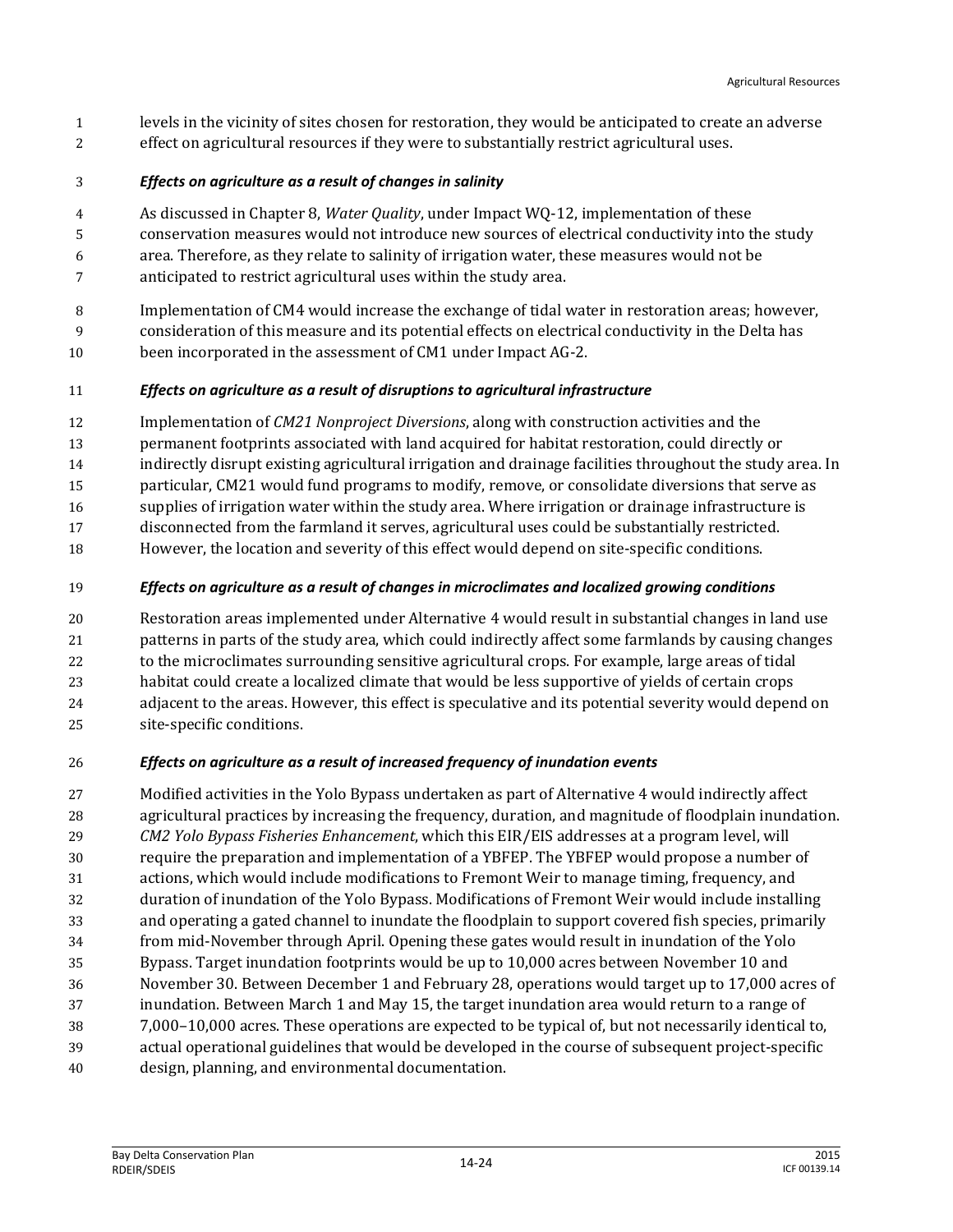- Although this area currently experiences periodic inundation within the same footprint, if
- inundation continues later in the spring, this could result in a delay in ground preparation and
- planting operations for crops within the Yolo Bypass. Table 14-11 shows typical crop production
- practices in the Yolo Bypass. After the flow ceases, it may take as many as four weeks for the waters
- to recede and for the land to dry sufficiently to start farming. While there is disagreement
- surrounding the time periods necessary to prepare land and for the Bypass to dry out, for this
- analysis, a four-week period is used as the amount of time required between the end of water inundation and the point when ground preparation activities can begin. Based on the agricultural
- practices outlined in Table 14-11, the anticipated dates at which inundation must end to allow
- planting to be completed are also presented.
- As shown in Table 14-11, if the duration of inundation events extends beyond March 1, March 15, April 1, and April 15, the growing season for tomato; safflower; and corn and rice; and Sudan grass could be delayed. This delay may reduce the growing season to the point of changing crop yield and/or quality, or result in fallowing of agricultural land or the growing of less profitable crops on impacted farmlands. Depending on the frequency and duration of inundation events, crop selection may be constrained. However, short of substantially restricting agricultural use of land, these effects would be considered economic, rather than environmental, in nature. Conservation easements or fee-title acquisition would be required for all inundation on agricultural land.
- The *Yolo Bypass Flood Date and Flow Volume Agricultural Impact Analysis*, a report created for Yolo County, assesses the agricultural and economic impacts from BDCP-proposed flooding scenarios in the Yolo Bypass, including CM2. The CM2 scenario would only impose water flows through an operable gate at Fremont Weir for an additional 30 days in years when there is natural flooding (see Chapter 3, *Description of Alternatives*, Section 3.6.2, for further description of CM2). Minimal loss of irrigated acres is expected in the CM2 scenario, but losses are anticipated to occur in years when there is natural flooding. The largest losses would be anticipated during years when natural overtopping occurs late into the season. CM2 proposes an additional 30 days of flooding, through the middle of April, which is expected to result in crop yield losses and an increase in fallow acres, as well as agricultural revenue losses.
- As farmers delay planting, crop yields decline, which leads to lower revenues and land fallowing. The report identified 9 major crop groups in areas affected by flooding in the Bypass: corn, irrigated pasture, non-irrigated pasture, rice, wild rice, safflower, sunflower, processing tomatoes, and vines (melons). Further discussion of socioeconomic effects of CM2 on agriculture can be found in Chapter
- 16, *Socioeconomics*, Impact ECON-16 and Impact ECON-18.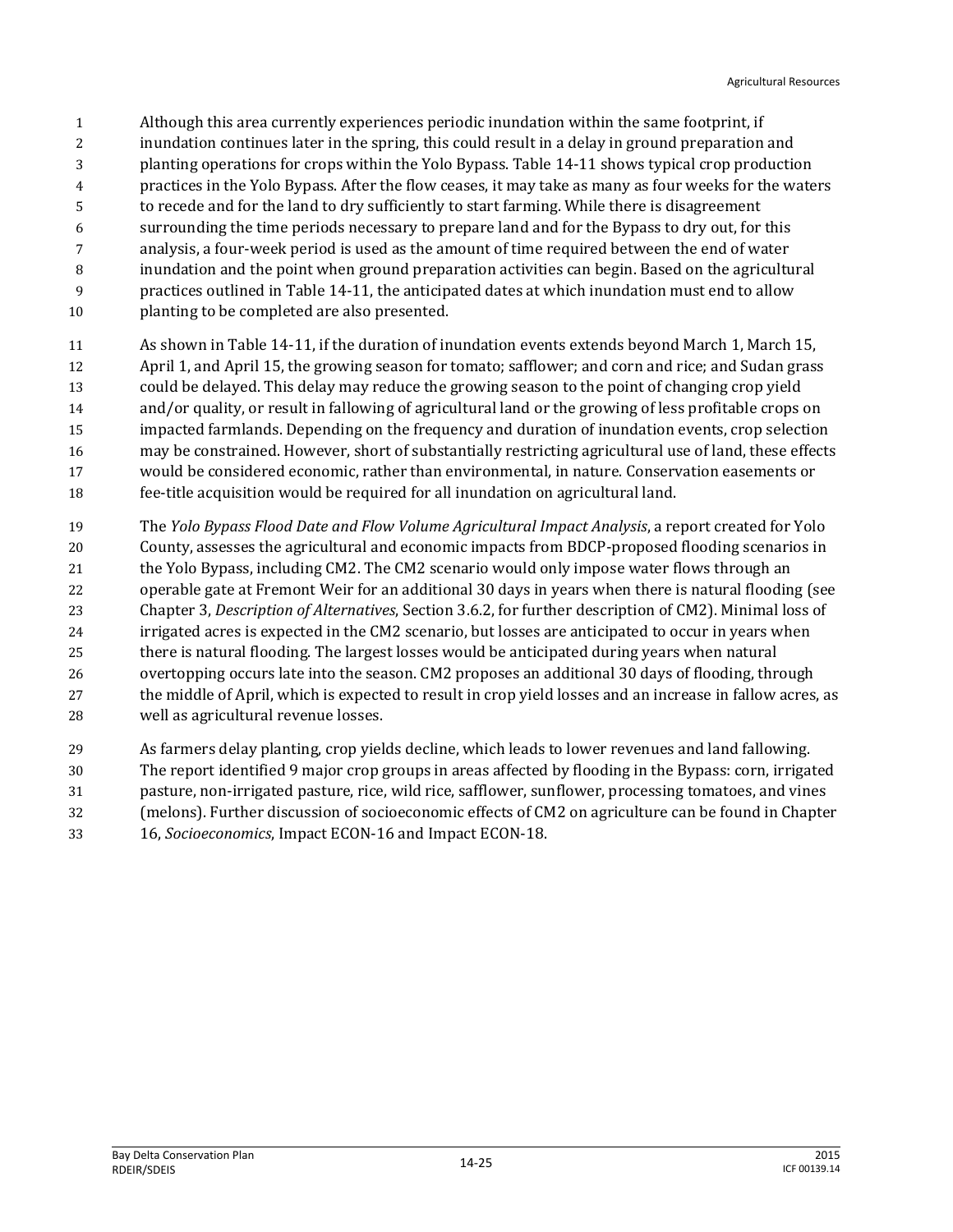| Crop                              | Ground<br>Preparation                             | Planting  | Harvest     | <b>Other</b>                                                                        | Plant By<br>Date | End<br>Inundation<br>Datec |
|-----------------------------------|---------------------------------------------------|-----------|-------------|-------------------------------------------------------------------------------------|------------------|----------------------------|
| Corna                             | March-April                                       | April-May | Sept-Oct    |                                                                                     | June 1           | April 1                    |
| Pasture <sup>a</sup>              |                                                   |           |             | Winter range feeding:<br>Nov-Apr<br>Summer Feeding:<br>May-Oct<br>Breeding: Dec-Feb |                  |                            |
| Rice<br>(wild/white) <sup>a</sup> | April–May                                         | April–May | Sept-Nov    |                                                                                     | June 1           | April 1                    |
| Safflower <sup>a</sup>            | Aug-Oct<br>(during year<br>preceding<br>planting) | Mar-May   | Jul-Sept    |                                                                                     | May 15           | March 15                   |
| Sudan Grassb                      | April-May                                         | May-July  | July-August |                                                                                     | June 15          | April 15                   |
| Tomato <sup>a</sup>               | Mar-April                                         | April-May | June-Sept   |                                                                                     | May 1            | March 1                    |

#### 1 **Table 14-11. Typical Crop Production Practices in Yolo Bypass**

Sources: Crop production practices, all crops except Sudan grass: California Department of Fish and Game and Yolo Basin Foundation 2008.; Sudan grass production practices: U.C. Cooperative Extension 2009.

<sup>a</sup> These data are based on the 2004 Crop Year, which was considered relatively normal year with regard to flooding in the Bypass. There was some mid-winter inundation which receded and did not dramatically impact production.

<sup>b</sup> Data concerning Sudan grass is based on growing cultivation and cycles in South San Joaquin County. Growing conditions and crop cycles in the Yolo Bypass vary from these patterns. Different practices may result.

 $\epsilon$  Table assumes 4 weeks for Bypass to dry out and 4 weeks for ground preparation.

2

3 The new inundation schedule could substantially prevent agricultural use of these lands. The

4 amount of agricultural land potentially affected by these and related activities (up to 17,000 acres)

5 suggests the potential for an adverse effect on agricultural resources; however, the extent of these

6 effects is unknown at this point and will be analyzed in forthcoming documents for the YBFEP,

7 which would be completed under CM2. Mitigation Measure AG-1 is available to mitigate this effect.

 Additionally, some benefits could result from an increased presence of water. An increase in potential groundwater recharge could raise the groundwater table to within the root zone of some crops (Section 14.1.1.6, *General Crop Production Practices and Characteristics*, discusses of the relationship between crop viability and groundwater table levels). This could also be a beneficial effect in parts of Yolo and Solano Counties that utilize groundwater from the aquifers underneath

13 the Yolo Bypass.

#### 14 *Changes to agricultural practices and protection of agricultural land as a result of implementing the*  15 *proposed Conservation Measures 2–11, 13, 15, 16, 20, and 21*

- 16 Under the cultivated lands natural community goal and objectives of BDCP *CM3 Natural*
- 17 *Communities Protection and Restoration*, the BDCP proponents would acquire and protect
- 18 approximately 48,100 acres of nonrice cultivated lands and manage them for specific habitat values
- 19 corollary to agricultural use for species including Swainson's hawk, giant garter snake, greater
- 20 sandhill crane, white-tailed kite, and tricolored blackbird. Additionally, 3,500 acres of rice lands or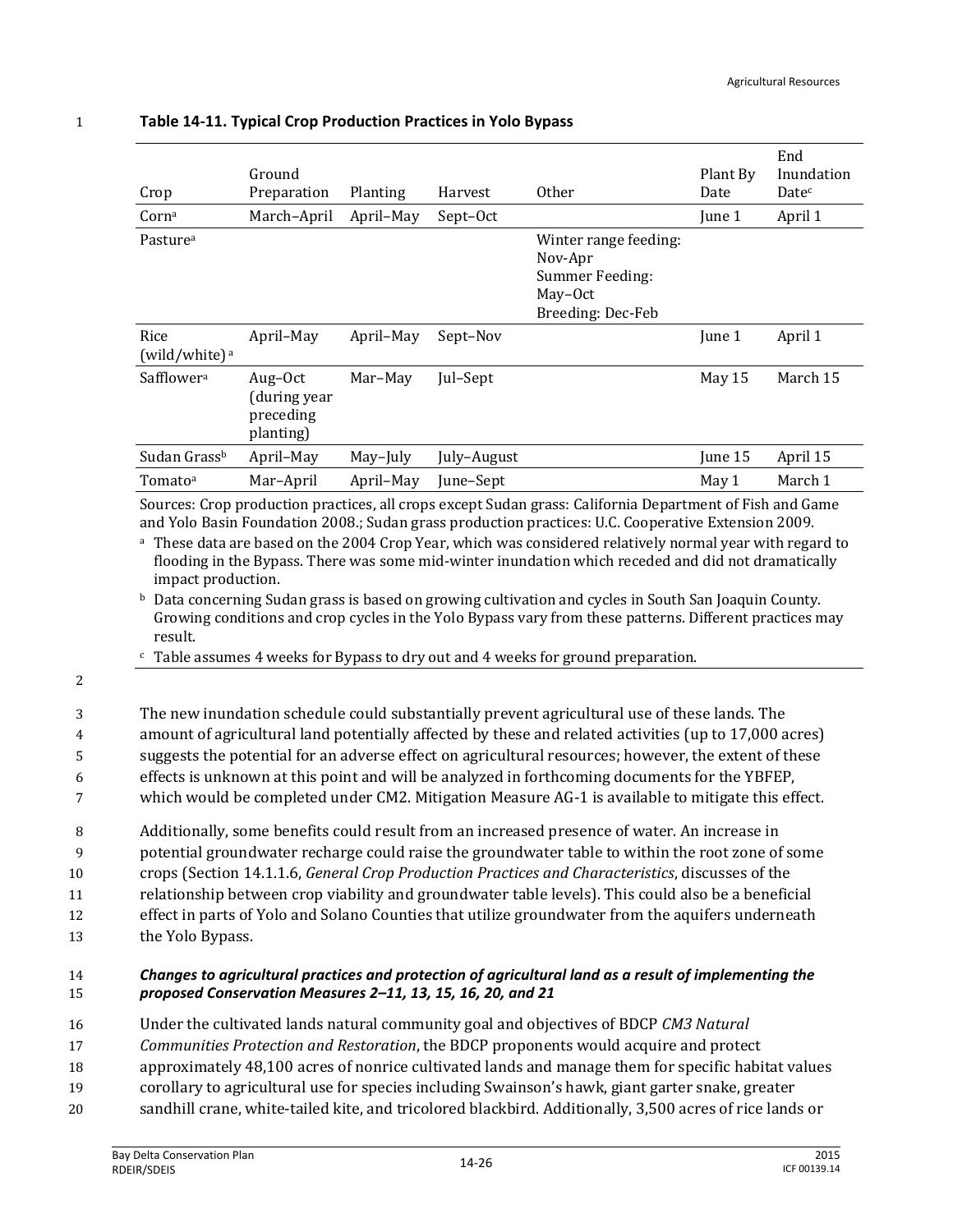similarly functioning habitat would be maintained annually for giant garter snake in Conservation Zones 4 and/or 5. Because crop selection is dynamic and predominantly influenced by economic forces, the acquisition approach for these goals would allow for a combination of permanent easements, agreements with other agencies, fee-title acquisition, and other methods, to ensure that habitat target acreages are consistently satisfied across the Plan Area. Management activities would maintain existing small patches of riparian woodland and scrub, wetlands, ponds, hedgerows, tree rows, and isolated native or nonnative trees. While these conservation measures would protect agricultural uses on the majority of these lands, specific management actions implemented under *CM11 Natural Communities Enhancement and Management* could reduce crop yields, restrict crop choices, and convert small portions of cultivated lands to nonagricultural uses. Where feasible, tilling would be deferred or some lands left unharvested to increase the amount of forage available to sandhill cranes. Shallow flooding of some lands during fall and winter months may also be adopted to support cranes and other species. While implementation of CM3 would protect agricultural uses on over 48,000 acres of land, management actions under CM11 could directly convert small portions of this land to nonagricultural uses such as grassland edges or woodlots. Management techniques could also result in crop yield reductions following the minimization or cessation of pesticide use on acquired lands, as many agricultural operators are currently able to apply pesticides in a manner that causes such substances to "drift" onto neighboring properties. However, the agricultural use of this land would be preserved and any further restrictions on the continued agricultural use of the land are unlikely to be substantial.

- Other conservation measures related to habitat restoration and enhancement could also indirectly affect agricultural production or management practices. For example, restored habitat areas adjacent to agricultural lands could increase crop predation by birds and could introduce invasive species onto agricultural lands, reducing yields and associated production value. A related concern is the introduction of a covered species into a new area, which may require adjustments to agricultural management practices or the initiation of Safe Harbor Agreements. Finally, other "important related actions" identified by the BDCP could further limit pesticide and herbicide discharge in the study area, possibly leading to other reductions in crop yield or increases in operating costs. These effects would be considered primarily economic in nature.
- Beneficial effects could result from efforts to control nonnative aquatic vegetation under *CM13 Invasive Aquatic Vegetation Control* and limit the spread of invasive species under *CM20 Recreational Users Invasive Species Program*. If successful, these measures could limit the spread of weeds and pests, while keeping irrigation infrastructure free from aquatic vegetation.
- While these effects would convert small areas of land to nonagricultural use and could change agricultural practices or yields across a large area, conservation measures would also support the continued use of land for agricultural purposes, even though some neighboring operators might no longer be able to conduct operations in a way that causes chemicals to drift onto adjacent properties. Overall, these effects would not be anticipated to result in the substantial restriction of agricultural uses.
- *NEPA Effects:* Considered together, implementation of Conservation Measures 2–11, 13, 15, 16, 20, and 21 under this alternative could create indirect but adverse effects on agriculture by converting substantial amounts of Important Farmland to other uses through changes to groundwater elevation and seepage, disruption of drainage and irrigation facilities, or increased inundation. Further evaluation of these effects would depend on additional information relating to the location of these